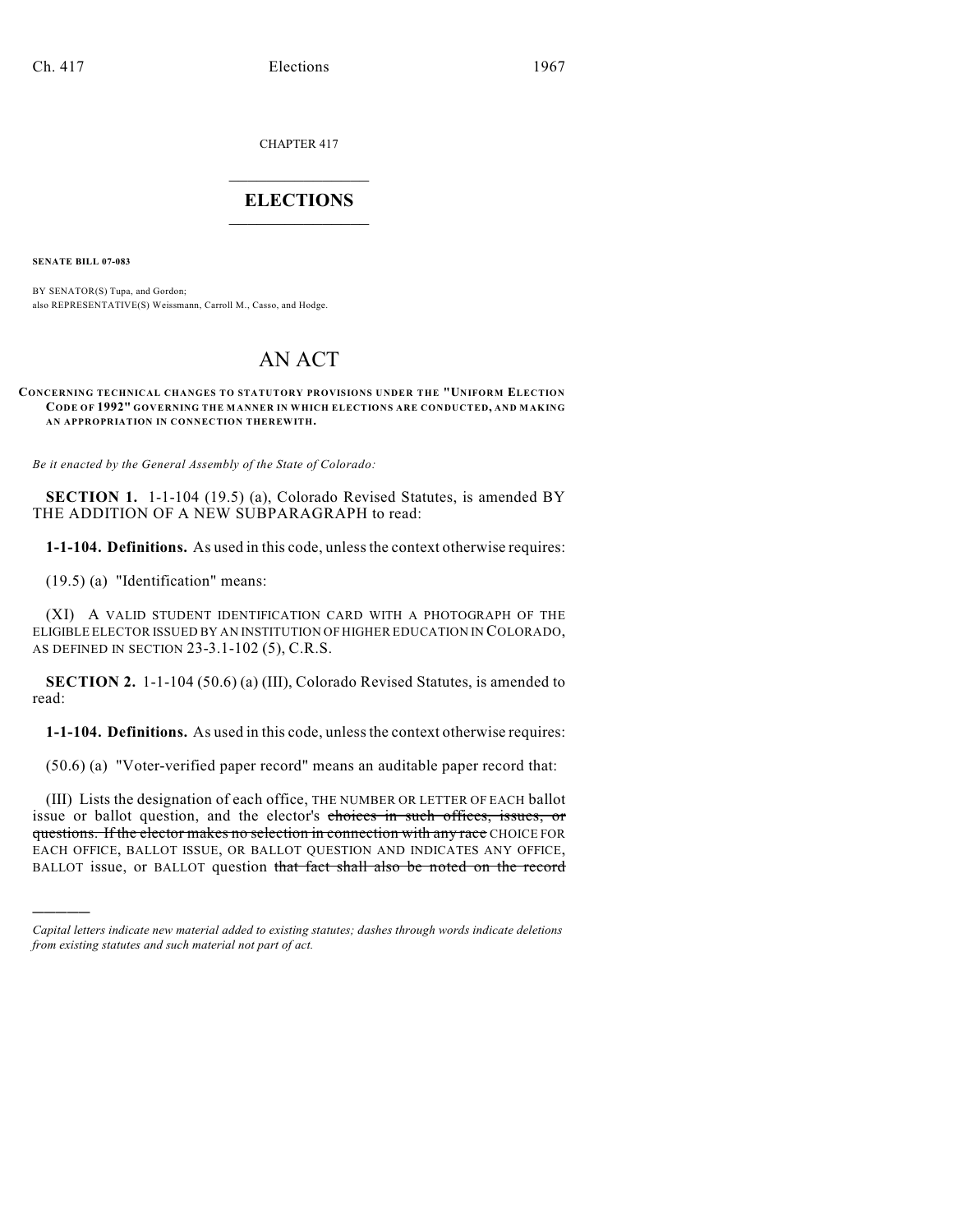produced. FOR WHICH THE ELECTOR HAS NOT MADE A SELECTION;

**SECTION 3.** 1-1-113 (3), Colorado Revised Statutes, is amended to read:

**1-1-113. Neglect of duty and wrongful acts.** (3) The proceedings may be reviewed and finally adjudicated by the supreme court of this state, if either party makes application to the supreme court within three days after the district court proceedings are terminated, unless the supreme court, in its discretion, declines jurisdiction of the case. IF THE SUPREME COURT DECLINES TO REVIEW THE PROCEEDINGS, THE DECISION OF THE DISTRICT COURT SHALL BE FINAL AND NOT SUBJECT TO FURTHER APPELLATE REVIEW.

**SECTION 4.** 1-2-204 (2) (f.5), Colorado Revised Statutes, is amended to read:

**1-2-204. Questions answered by elector.** (2) In addition, each eligible elector shall be asked, and the elector shall correctly answer, the following:

(f.5) In the case of an elector who has been issued a current and valid Colorado driver's license, the elector's Colorado driver's license number. If, instead of a driver's license, the elector has BEEN ISSUED a current and valid identification card issued by the department of revenue in accordance with part 3 of article 2 of title 42, C.R.S., the elector shall provide the number of the identification card. instead of a Colorado driver's license number. If the elector does HAS not have BEEN ISSUED a current and valid Colorado driver's license or identification card, the elector shall answer that he or she does not have a driver's license or identification card and shall provide the last four digits of the elector's social security number. If the elector does not have a social security number, the elector shall answer that he or she does not have a social security number.

**SECTION 5.** 1-2-217.5 (1) (b) and (2), Colorado Revised Statutes, are amended to read:

**1-2-217.5. Change in residence before close of registration - emergency registration at office of county clerk and recorder.** (1) Notwithstanding the provisions of sections 1-2-101 and 1-2-102, an elector may register to vote in an election after the registration books of the county clerk and recorder are closed for that election by completing an emergency registration affidavit as prescribed by the secretary of state if the elector:

(b) Presents identification within the meaning of section  $1-1-104$  (19.5) COMPLIES WITH THE REQUIREMENTS OF SECTION 1-2-204 (1) AND (2).

(2) The elector shall declare under oath in the emergency registration affidavit that the elector wishes to register to vote in the election in the precinct and county for which the registration books are closed and that: either:

(a) The elector was registered to vote in a different county in this state, MOVED TO THE NEW COUNTY OF RESIDENCE prior to the close of the registration books BUT failed to register with the county clerk and recorder within the prescribed period after a change of residence to a different county PRIOR TO THE CLOSE OF THE REGISTRATION BOOKS, and has not and will not cast a vote in the election in the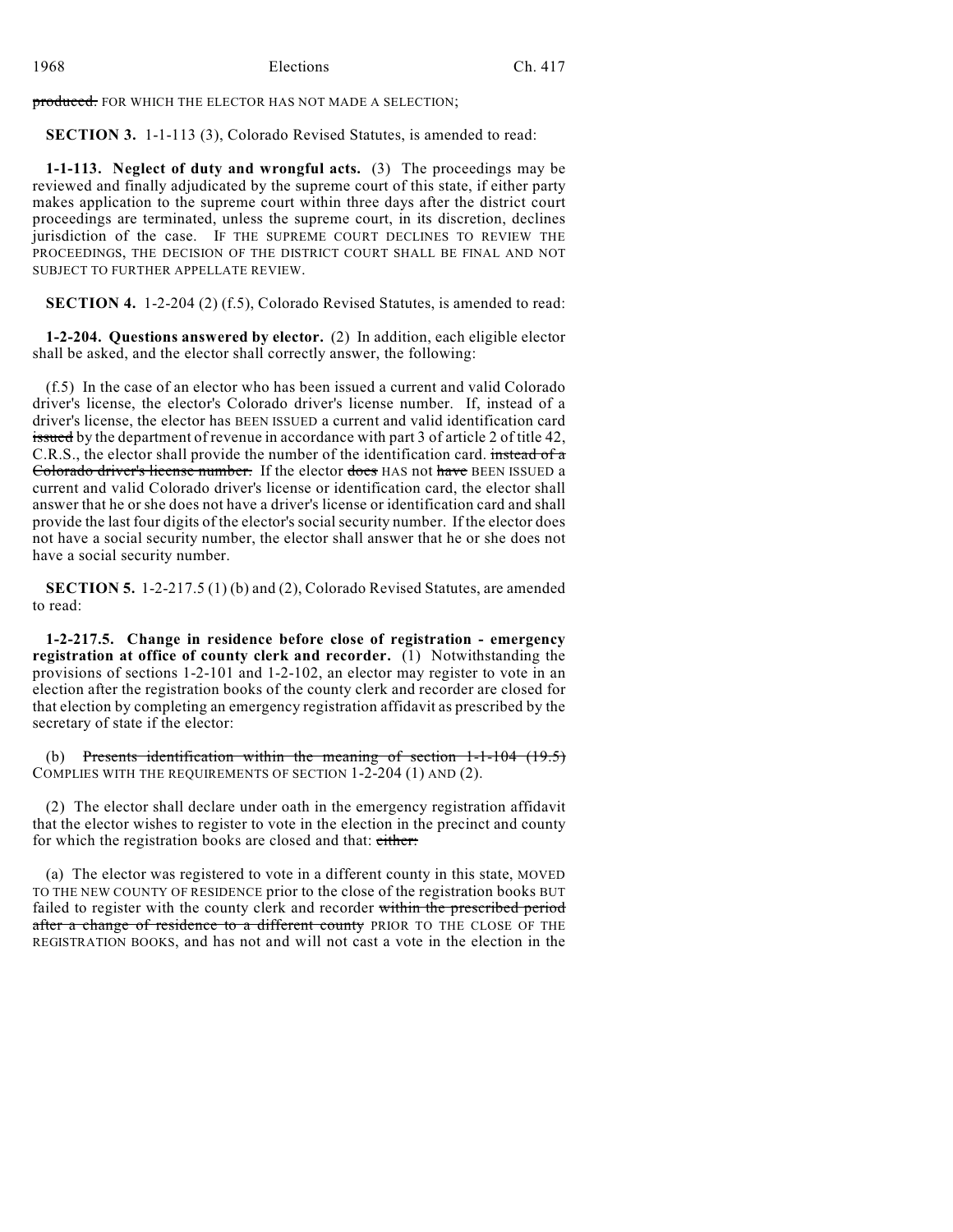county of previous residence;

(b) The elector applied to register to vote prior to the close of registration by federal postcard application OR mail registration application; voter registration drive, or at a voter registration agency designated pursuant to the federal "National Voter Registration Act of 1993", 42 U.S.C. sec. 1973gg, as amended, and is able to provide the name and location of and the approximate date of registration application at such agency; or

(c) The elector applied to register to vote prior to the close of registration in a voter registration drive and is able EITHER to show the receipt from the voter registration application that the elector submitted to the voter registration drive OR TO PROVIDE THE LOCATION OF THE VOTER REGISTRATION DRIVE AND THE APPROXIMATE DATE OF REGISTRATION; OR

(d) THE ELECTOR APPLIED TO REGISTER AT A VOTER REGISTRATION AGENCY DESIGNATED PURSUANT TO THE FEDERAL "NATIONAL VOTER REGISTRATION ACT OF 1993", 42 U.S.C. SEC. 1973gg, AS AMENDED, AND IS ABLE TO PROVIDE THE NAME AND LOCATION OF AND THE APPROXIMATE DATE OF REGISTRATION APPLICATION AT THE AGENCY.

**SECTION 6.** The introductory portion to 1-2-501 (1.5) and 1-2-501 (2) (a) and (2) (a.5), Colorado Revised Statutes, are amended, and the said 1-2-501 (2) is further amended BY THE ADDITION OF A NEW PARAGRAPH, to read:

**1-2-501. Form for mail and agency registration - procedures for registration by mail for first-time electors - additional identifying information to be provided by first-time registrants.** (1.5) An elector who submits a voter registration form by mail and is registering to vote for the first time HAS NOT PREVIOUSLY VOTED in the county, or in the state if the statewide voter registration system required by section 1-2-301 is operating, shall:

(2) (a) Subject to the requirements of paragraph (b) of this subsection (2), in addition to the identifying information required to be provided by the elector pursuant to subsection (1) of this section,  $\frac{dy}{dx}$  A person who desires APPLIES to register by mail in accordance with the requirements of this part 5 shall submit with the registration application:

(I) In the case of an elector who has BEEN ISSUED a current and valid Colorado driver's license or a current and valid identification card issued by the department of revenue in accordance with part 3 of article 2 of title 42, C.R.S., the number of the elector's Colorado driver's license or identification card; or

(II) In the case of an elector who does HAS not have BEEN ISSUED a current and valid Colorado driver's license or a current and valid identification card issued by the department of revenue in accordance with part 3 of article 2 of title 42, C.R.S., the last four digits of the person's social security number.

 $(a.5)$  If an applicant does HAS not have BEEN ISSUED a current and valid Colorado driver's license, HAS NOT BEEN ISSUED a current and valid identification card issued by the department of revenue in accordance with part 3 of article 2 of title 42,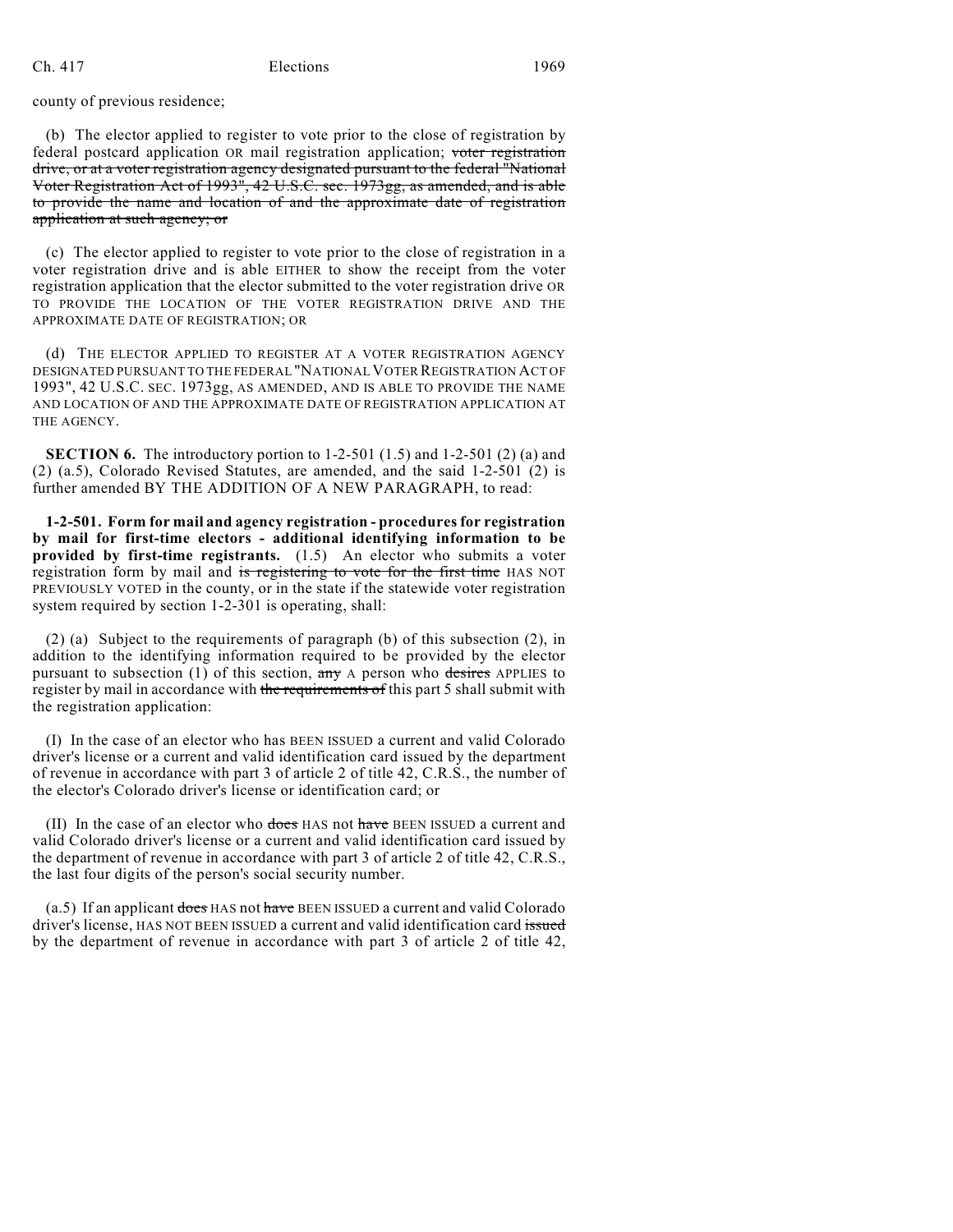C.R.S.,  $\sigma$  AND DOES NOT HAVE a social security number, the secretary of state shall assign the applicant a number for voter registration purposes in accordance with section 1-2-204 (2.5).

(c) IF THE ELECTOR DOES NOT COMPLY WITH THE REQUIREMENTS OF THIS SUBSECTION (2), THE COUNTY CLERK AND RECORDER SHALL NOT REGISTER THE ELECTOR.

**SECTION 7.** 1-2-702 (2), Colorado Revised Statutes, is amended to read:

**1-2-702. Conducting a voter registration drive.** (2) A circulator working on a voter registration drive shall COLLECT A VOTER REGISTRATION APPLICATION DISTRIBUTED BY THE VOTER REGISTRATION DRIVE AND OFFERED BY AN ELECTOR AND deliver a voter registration THE application collected from an elector to the voter registration drive organizer. A voter registration drive organizer shall deliver a voter registration THE application collected from an elector to the county clerk and recorder of the county in which the elector resides according to the address indicated on the application. The application shall be delivered no later than seven FIFTEEN business days after the application is signed, or, if the application is sent by mail, it shall be postmarked no later than seven FIFTEEN business days after the application is signed; except that an application shall be delivered or mailed no later than the registration deadline set forth in section 1-2-201 (3), and an application signed less than thirty days before the registration deadline shall be delivered or postmarked no later than five business days after the application is signed.

**SECTION 8.** 1-2-703, Colorado Revised Statutes, is amended to read:

**1-2-703. Violations - penalties.** (1) A voter registration drive organizer that conducts a voter registration drive without filing the statement of intent with the secretary of state in accordance with section 1-2-701 or without maintaining a designated agent in the state or that uses a voter registration application form other than the form approved by the secretary of state by rule is guilty of a misdemeanor and, upon conviction thereof, shall be punished as provided in section 1-13-111 BY A FINE NOT TO EXCEED FIVE HUNDRED DOLLARS.

(2) A voter registration drive organizer that fails to fulfill the training requirements established by the secretary of state in accordance with section 1-2-701 (2) is guilty of a misdemeanor and, upon conviction thereof, shall be punished as provided in section 1-13-111 BY A FINE NOT TO EXCEED FIVE HUNDRED DOLLARS.

(3) (a) A voter registration drive organizer that  $\frac{1}{2}$  merely WILLFULLY fails to deliver a voter registration application to the proper county clerk and recorder within the time prescribed by section 1-2-702 (2) shall be punished by a fine not to exceed fifty dollars for each business day of violation.

(b) A voter registration drive organizer that has been fined three times or more under paragraph (a) of this subsection (3) for failure to deliver a voter registration application to the proper county clerk and recorder in the manner and time prescribed by section 1-2-702 (2) is guilty of a misdemeanor and, upon conviction thereof, shall be punished as provided in section 1-13-111 BY AN ADDITIONAL FINE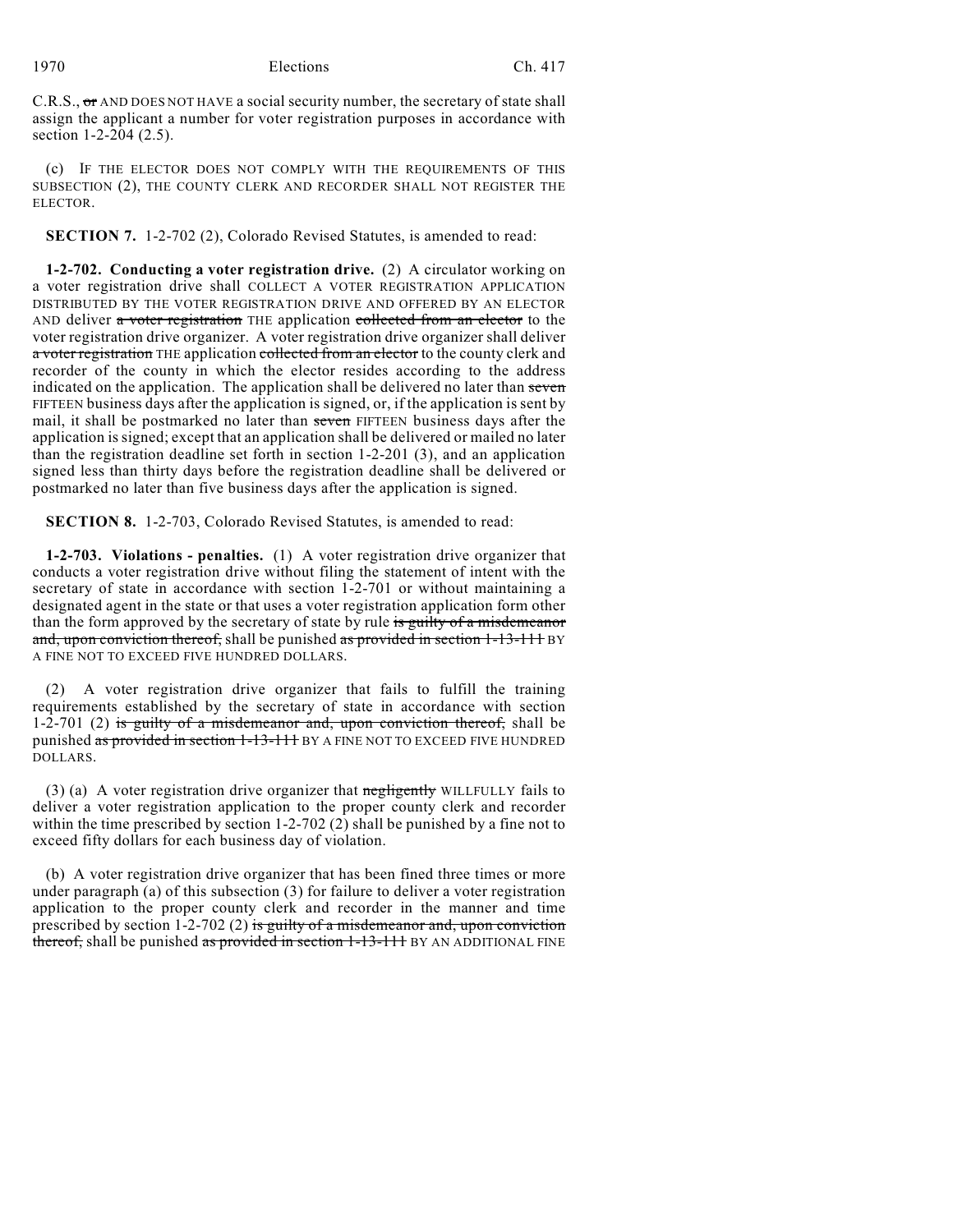#### NOT TO EXCEED ONE THOUSAND DOLLARS.

(c) A voter registration drive organizer that intentionally fails to deliver a voter registration application to the proper county clerk and recorder in the manner and time prescribed by section 1-2-702 (2) is guilty of a class 1 misdemeanor and, upon conviction thereof, shall be punished as provided in section 18-1.3-501, C.R.S. BY A FINE NOT TO EXCEED FIVE THOUSAND DOLLARS.

(4) A voter registration drive organizer that compensates a circulator working on a voter registration drive based on the number of voter registration applications the circulator distributes or collects is guilty of a misdemeanor and, upon conviction thereof, shall be punished as provided in section 1-13-111 BY A FINE NOT TO EXCEED ONE THOUSAND DOLLARS.

**SECTION 9.** 1-4-905 (1) and (2), Colorado Revised Statutes, are amended to read:

**1-4-905.** Circulators. (1) No eligible elector PERSON shall be eligible to circulate any A petition TO NOMINATE A CANDIDATE unless the elector PERSON is eligible to vote in the voting district for the office for which the petition is being circulated A RESIDENT OF THE STATE, A CITIZEN OF THE UNITED STATES, AT LEAST EIGHTEEN YEARS OF AGE, and, for partisan candidates, is REGISTERED TO VOTE AND affiliated with the political party mentioned in the petition at the time the petition is circulated, as shown by the registration books of the county clerk and recorder.

(2) To each petition section shall be attached a signed, notarized, and dated affidavit executed by the eligible elector PERSON who circulated the petition section, which shall include: The affiant's printed name, the address at which the affiant resides, including the street name and number, the city or town, the county, and the date of signature; a statement that the affiant was an eligible elector A RESIDENT OF THE STATE, A CITIZEN OF THE UNITED STATES, AND AT LEAST EIGHTEEN YEARS OF AGE at the time the section of the petition was circulated and signed by the listed electors; a statement that the affiant circulated the section of the petition; a statement that each signature on the petition section is the signature of the person whose name it purports to be; a statement that to the best of the affiant's knowledge and belief each of the persons signing the petition section was, at the time of signing, an eligible elector; and a statement that the affiant has not paid or will not in the future pay and that the affiant believes that no other person has paid or will pay, directly or indirectly, any money or other thing of value to any signer for the purpose of inducing or causing the signer to sign the petition.

**SECTION 10.** 1-4-909 (1), Colorado Revised Statutes, is amended, and the said 1-4-909 is further amended BY THE ADDITION OF A NEW SUBSECTION, to read:

**1-4-909. Protest of designations and nominations.** (1) A petition or certificate of designation or nomination that has been verified and appears to be sufficient under this code shall be deemed valid unless a protest is made in writing PETITION FOR A REVIEW OF THE VALIDITY OF THE PETITION PURSUANT TO SECTION  $1$ -1-113 IS FILED WITH THE DISTRICT COURT within five days after the election official's statement of sufficiency is issued or, in the case of a certificate of designation,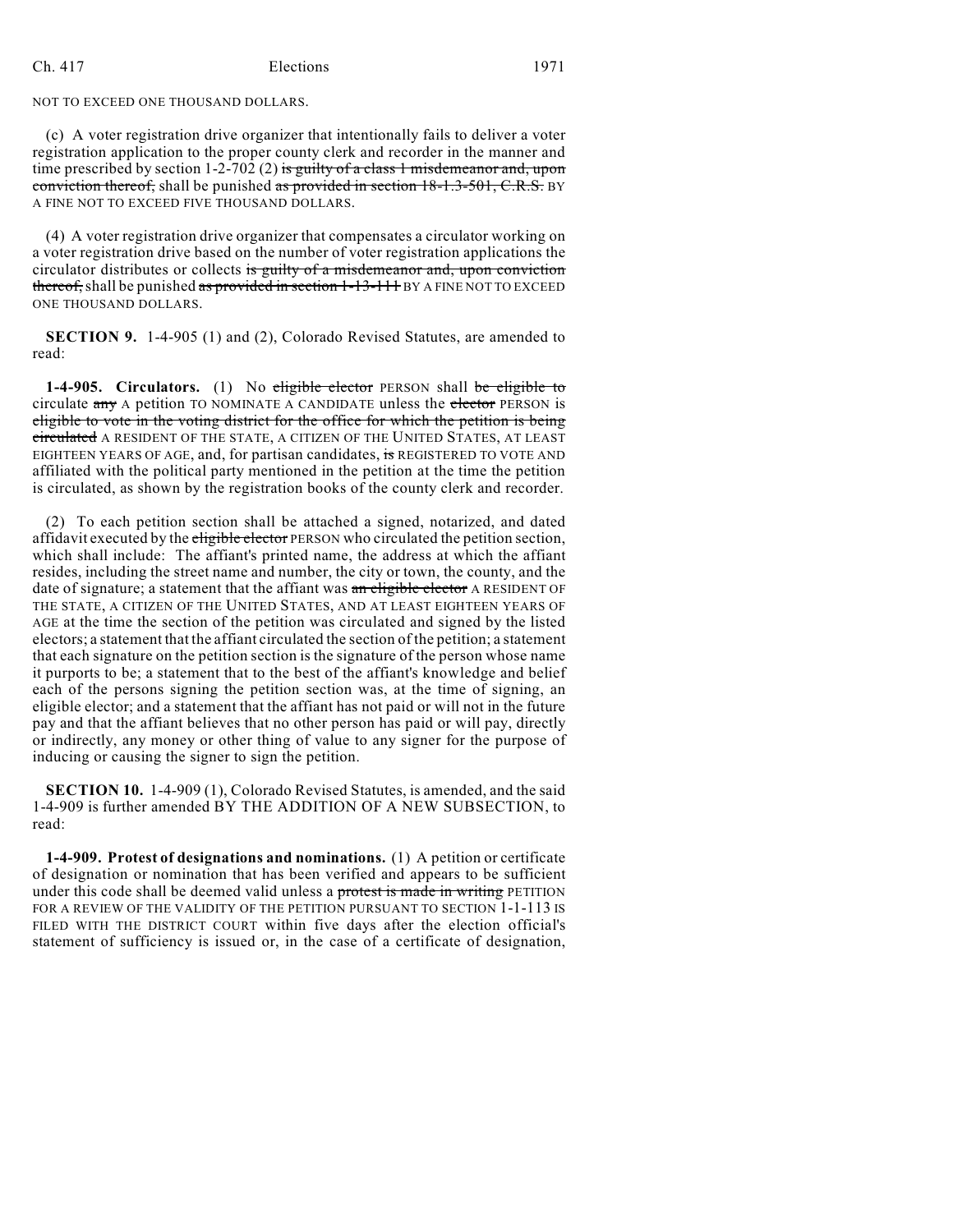within five days after the certificate of designation is filed with the designated election official. The protest shall state in a summary manner the alleged impropriety. Notice of the protest shall be mailed forthwith to all candidates or officials who may be affected by it. The designated election official with whom the original certificate or petition is filed shall hear any protest within ten days after the protest is filed and shall pass upon the validity of the protest, whether of form or substance, and shall issue findings of fact and conclusions within seventy-two hours after the hearing.

(1.5) IF THE ELECTION OFFICIAL DETERMINES THAT A PETITION IS INSUFFICIENT, THE CANDIDATE NAMED IN THE PETITION MAY PETITION THE DISTRICTCOURT WITHIN FIVE DAYS FOR A REVIEW OF THE DETERMINATION PURSUANT TO SECTION 1-1-113.

**SECTION 11.** 1-4-1002 (2) and (2.3), Colorado Revised Statutes, are amended to read:

**1-4-1002.** Vacancies in designation or nomination. (2)  $\overrightarrow{Any}$  A vacancy in a party designation occurring during the sixty-seven days before the primary election or any vacancy in a party nomination occurring on or after the day of the primary election and no later than seventy days before the general election may be filled by the respective party assembly vacancy committee of the district, county, or state, depending upon the office for which the vacancy in designation or nomination has occurred. A vacancy may be caused by the declination, death, disqualification, resignation, or withdrawal of any THE person previously designated or of any THE person nominated at the primary election or by declination, death, disqualification, or withdrawal of any AN elective officer after a primary election at which a nomination could have been made for the office had the vacancy then existed. No person is eligible for appointment to fill a vacancy in the party designation or nomination unless that THE person meets all of the requirements of candidacy as of the date of the primary election.

 $(2.3)$  (a) Any A vacancy in a party nomination, other than a vacancy for a party nomination for lieutenant governor for a general election occurring after January 1, 2001, that occurs after the day of the primary election and more than eighteen days but less than seventy days before the general election may be filled by the respective party assembly vacancy committee of the district, county, or state, as appropriate, depending upon the office for which the vacancy in nomination has occurred in accordance with the provisions of subsection  $(9)$  of this section. Any A vacancy in a party nomination for lieutenant governor for a general election occurring after January 1, 2001, shall be filled by a replacement candidate for lieutenant governor who shall be nominated by the party's candidate for governor. to fill the vacancy. A vacancy may be caused by the declination, death, disqualification, resignation, or withdrawal of  $\frac{any}{any}$  THE person nominated at the primary election or by the declination, death, disqualification, resignation, or withdrawal of  $\frac{day}{x}$  AN elective officer after a primary election at which a nomination could have been made for the office had the vacancy then existed. No person is eligible for appointment to fill a vacancy in the party nomination unless that THE person meets all of the requirements of candidacy as of the date of the primary election. WHEN A VACANCY IS FILLED PURSUANT TO THIS PARAGRAPH (a), THE DESIGNATED ELECTION OFFICIAL SHALL PROVIDE NOTICE BY PUBLICATION OF THE REPLACEMENT NOMINATION IN THE SAME MANNER AS THE NOTICE REQUIRED BY SECTION 1-5-205.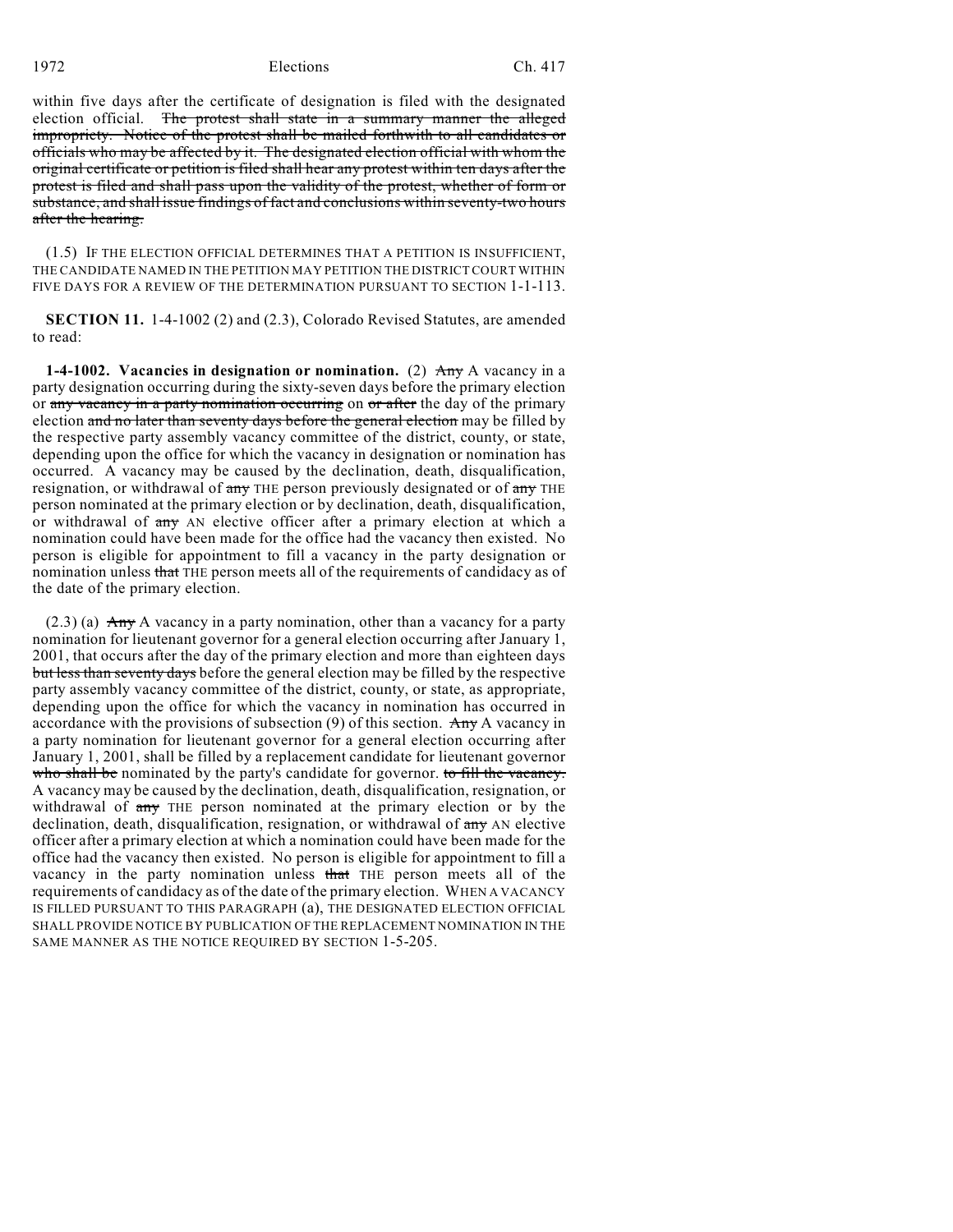(a.5) WHEN A VACANCY IN A PARTY NOMINATION IS FILLED PURSUANT TO PARAGRAPH (a) OF THIS SUBSECTION (2.3) BEFORE THE DESIGNATED ELECTION OFFICIAL HAS CERTIFIED THE BALLOT IN ACCORDANCE WITH SECTION 1-5-203 (3) (a), THE DESIGNATED ELECTION OFFICIAL SHALL CERTIFY THE NAME OF THE REPLACEMENT CANDIDATE FOR THE BALLOT.

(b) Where WHEN a vacancy in the  $A$  party nomination has been IS filled pursuant to the provisions of paragraph (a) of this subsection (2.3) AFTER THE DESIGNATED ELECTION OFFICIAL HAS CERTIFIED THE BALLOT IN ACCORDANCE WITH SECTION 1-5-203 (3) (a), the designated election official shall, to the extent reasonably practical under the circumstances:

(I) Provide timely notice by publication of the replacement nomination only in the same manner as the notice required to be given by section 1-5-205; and CAUSE THE NAME OF THE REPLACEMENT CANDIDATE TO APPEAR ON THE OFFICIAL BALLOT; OR

(II) Cause to be printed and placed on the sample ballot delivered to the election judges and posted pursuant to section 1-5-413 a sticker of a different color than the sample ballot indicating the name of the person filling the vacancy in the party nomination pursuant to the provisions of this section REPLACEMENT CANDIDATE.

(c) NOTWITHSTANDING SUBPARAGRAPH (I) OF PARAGRAPH (b) OF THIS SUBSECTION (2.3), A DESIGNATED ELECTION OFFICIAL SHALL NOT BE REQUIRED TO PRINT REPLACEMENT BALLOTS CONTAINING THE NAME OF A REPLACEMENT CANDIDATE IF THE OFFICIAL BALLOTS CONTAINING THE NAME OF THE CANDIDATE WHO VACATED THE NOMINATION HAVE ALREADY BEEN PRINTED.

(d) FOR PURPOSES OF THIS SECTION, A VACANCY IS FILLED WHEN THE DESIGNATED ELECTION OFFICIAL RECEIVES THE CERTIFICATE OF NOMINATION AND THE WRITTEN ACCEPTANCE OF THE REPLACEMENT CANDIDATE PURSUANT TO PARAGRAPH (a) OF SUBSECTION (5) OF THIS SECTION.

(e) IF THE NAME OF A REPLACEMENT CANDIDATE DESIGNATED TO FILL A VACANCY PURSUANT TO THIS SUBSECTION (2.3) DOES NOT APPEAR ON THE OFFICIAL BALLOT AND BALLOTS CONTAINING THE NAME OF THE CANDIDATE WHO VACATED THE NOMINATION ARE USED IN A GENERAL ELECTION, THE VOTES CAST FOR THE CANDIDATE WHO VACATED THE NOMINATION SHALL BE COUNTED AS VOTES FOR THE REPLACEMENT CANDIDATE.

**SECTION 12.** 1-4-1101, Colorado Revised Statutes, is amended to read:

**1-4-1101.** Write-in candidate affidavit of intent. (1) Any A person who wishes to be a write-in candidate for any AN office in any AN election shall file an affidavit of intent stating that he or she desires the office and is qualified to assume its duties if elected. A WRITE-IN CANDIDATE FOR GOVERNOR SHALL DESIGNATE IN THE AFFIDAVIT A WRITE-IN CANDIDATE FOR LIEUTENANT GOVERNOR. The affidavit of intent shall be filed with the secretary of state if it is for a statewide office, a seat in congress, a seat in the general assembly, the office of district attorney, or any other district office of state concern. The affidavit shall be filed with the county clerk and recorder if it is for a county office and with the designated election official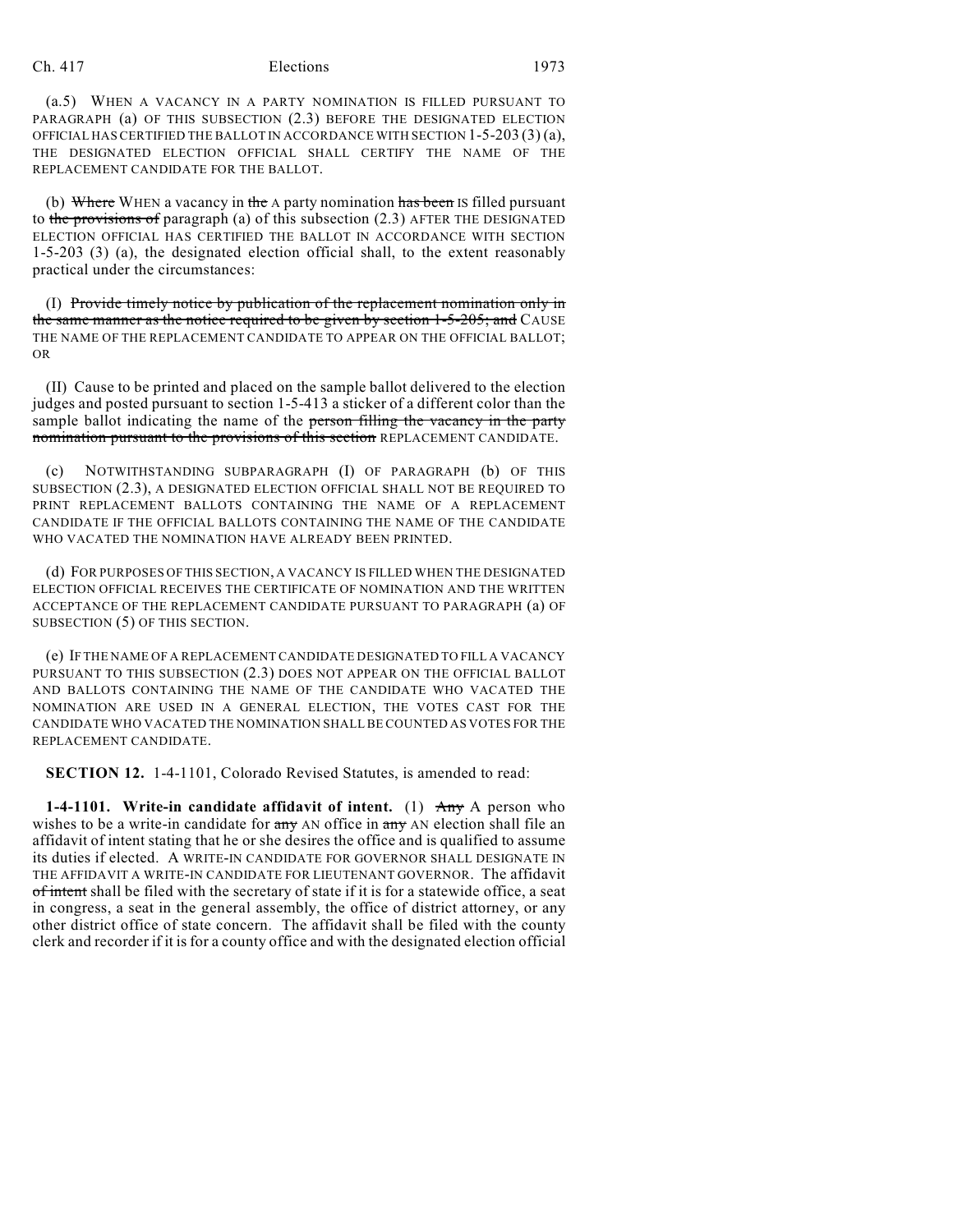if it is for a local office.

(2) No write-in vote for  $\frac{any}{ay}$  AN office in  $\frac{any}{ay}$  AN election shall be counted unless the person for whom the vote was cast has filed an THE affidavit of intent as required in BY subsection (1) of this section WITHIN THE TIME PRESCRIBED BY SECTION 1-4-1102. NO WRITE-IN VOTE FOR A CANDIDATE FOR GOVERNOR SHALL BE COUNTED UNLESS THE PERSON DESIGNATED AS THE WRITE-IN CANDIDATE FOR LIEUTENANT GOVERNOR PURSUANT TO SUBSECTION (1) OF THIS SECTION ALSO FILED AN AFFIDAVIT OF INTENT WITHIN THE TIME PRESCRIBED BY SECTION 1-4-1102.

**SECTION 13.** 1-4-1103, Colorado Revised Statutes, is amended to read:

**1-4-1103. Write-in votes for governor.** No write-in vote for governor in a general election shall be counted unless it includes a write-in vote for lieutenant governor. In a primary election, write-in votes for governor and lieutenant governor shall be counted individually.

**SECTION 14.** 1-4-1304 (2) (b) and (2) (c), Colorado Revised Statutes, are amended to read:

**1-4-1304. Nomination of candidates.** (2) Nominations by a minor political party, to be valid, shall be made in accordance with the party's constitution or bylaws. No nomination under this section shall be valid for any general election held after January 1, 1999, unless the nominee:

(b) Has been affiliated for a period of twelve months immediately preceding the date of nomination with the minor political party that is making the nomination as shown in the registration books of the county clerk and recorder UNLESS OTHERWISE PROVIDED IN THE CONSTITUTION OR BYLAWS OF THE MINOR POLITICAL PARTY; and

(c) Has not been registered as a member of a major political party for at least twelve months prior to the date of nomination UNLESS OTHERWISE PROVIDED IN THE CONSTITUTION OR BYLAWS OF THE MINOR POLITICAL PARTY.

**SECTION 15.** 1-5-102.7 (4) and (5) (b), Colorado Revised Statutes, are amended to read:

**1-5-102.7. Combining precincts and polling places - vote centers.** (4) Each vote center used in a county shall have a secure electronic connection to the computerized registration book maintained by the county clerk and recorder permitting all voting information processed by any computer at a vote center to be immediately accessible to all other computers at all vote centers in the county. A county may not use vote centers in an election unless the secretary of state has certified that the secure electronic connection is sufficient to prevent any elector from voting more than once and to prevent unauthorized access to the computerized registration book. THE SECRETARY OF STATE SHALL ADOPT RULES IN ACCORDANCE WITH ARTICLE 4 OF TITLE 24, C.R.S., ESTABLISHING REQUIREMENTS FOR THE EQUIPMENT USED AT A VOTE CENTER, INCLUDING BUT NOT LIMITED TO REQUIREMENTS TO TEST AND BACKUP THE EQUIPMENT USED FOR THE SECURE ELECTRONIC CONNECTION TO THE COMPUTERIZED REGISTRATION BOOK AND REQUIREMENTS THAT A VOTE CENTER HAVE A NONCOMPUTERIZED COPY OF THE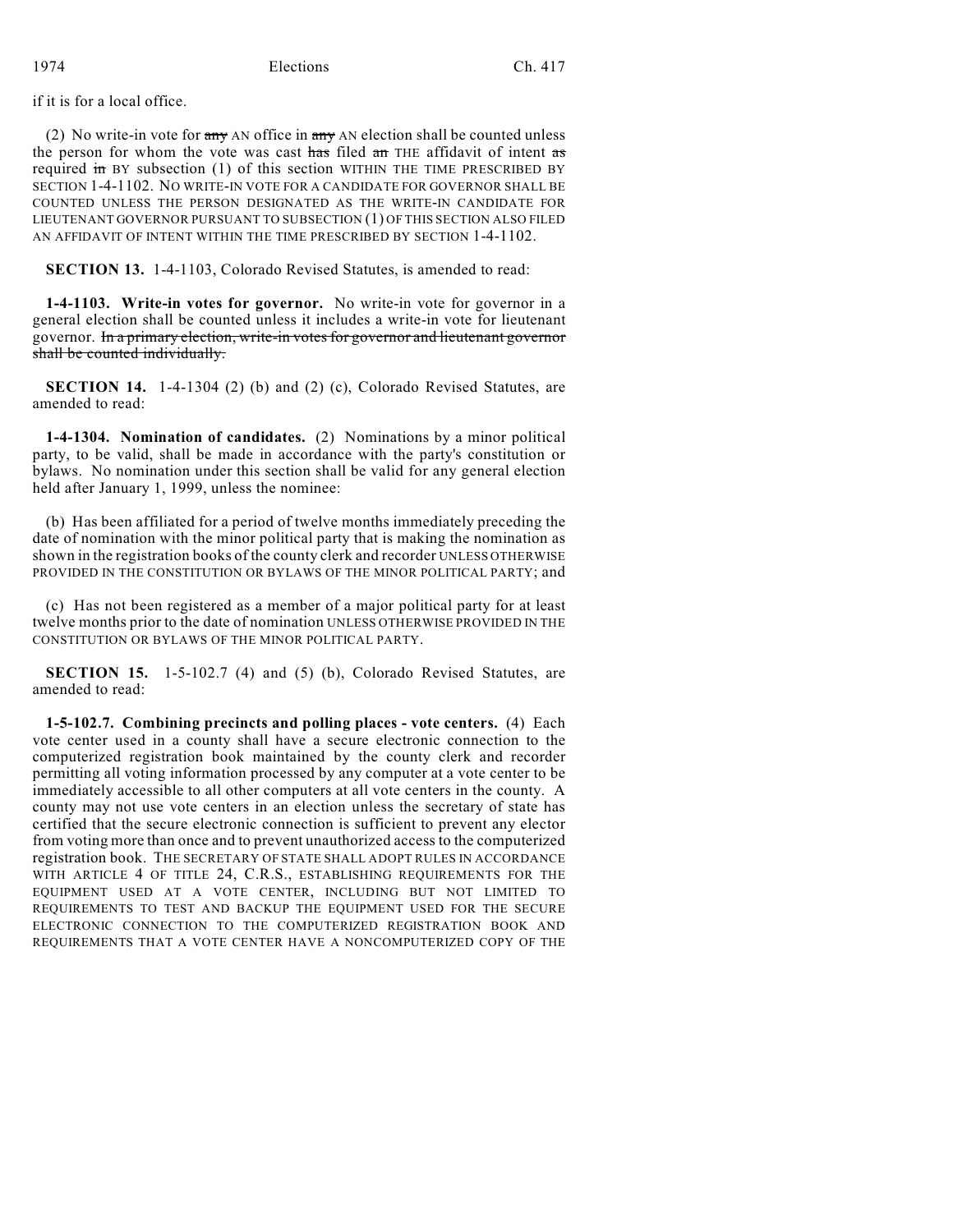REGISTRATION BOOK OR A COPY OF THE ELECTOR REGISTRATION RECORDS STORED ELECTRONICALLY AT THE VOTE CENTER TO BE USED IN CASE OF A SYSTEM FAILURE.

(5) (b) The secretary of state shall adopt rules in accordance with article 4 of title 24, C.R.S., establishing guidelines for the number, location, and manner of operation of vote centers. THE GUIDELINES SHALL ADDRESS ISSUES INCLUDING, BUT NOT LIMITED TO, THE NUMBER OF COMPUTERS WITH A SECURE CONNECTION TO THE COMPUTERIZED REGISTRATION BOOK, VOTING DEVICES OR MACHINES, PROVISIONAL BALLOTS, AND OTHER SUPPLIES TO BE AVAILABLE AT EACH VOTE CENTER.

**SECTION 16.** 1-5-106, Colorado Revised Statutes, is amended to read:

**1-5-106. Polling place - designation by sign.** All polling places shall be designated by a sign conspicuously posted at least twelve days before each election. The sign shall be substantially in the following form: "Polling place for precinct no. ...." The lettering on the sign and the precinct number shall be black on a white background. The letters and numerals of the title shall be at least four inches in height. In addition, the sign shall state the hours the polling place will be open. and, if the polling place is not accessible for disabled electors, the location of the polling place for disabled electors.

**SECTION 17.** 1-5-412 (3), Colorado Revised Statutes, is amended to read:

**1-5-412. Correction of errors.** (3) If, before the date set for election, any A duly nominated candidate withdraws by filing an affidavit of withdrawal with the designated election official or dies and the fact of the death becomes known to the designated election official BEFORE THE BALLOTS ARE PRINTED, the name of the candidate shall not be printed upon ON the ballots. Except in the case of a vacancy to be filled in accordance with the provisions of section  $1-4-1002$  (2.5) SECTION 1-4-1002 (2.3) OR (2.5), if the ballots are already printed, the votes cast for the withdrawn or deceased candidate are invalid and shall not be counted.

**SECTION 18.** 1-5-702 (1), Colorado Revised Statutes, is amended, and the said 1-5-702 is further amended BY THE ADDITION OF A NEW SUBSECTION, to read:

**1-5-702. Definitions.** As used in this part 7, unless the context otherwise requires:

(1) "Accessible voter interface device" means a device that communicates voting instructions and the information on the ballot to an elector and allows the elector to select and vote for candidates, ballot questions, and ballot issues in accordance with the standards in section 1-5-704. A BALLOT MARKING DEVICE MAY BE CONSIDERED AN ACCESSIBLE VOTER INTERFACE DEVICE.

(2.5) "BALLOT MARKING DEVICE" MEANS A DEVICE THAT ALLOWS AN ELECTOR TO MARK A BALLOT CARD USED IN AN ELECTROMECHANICAL VOTING SYSTEM AND THAT MEETS THE STANDARDS IN SECTION 1-5-704 (1) (o).

**SECTION 19.** 1-5-704 (1), Colorado Revised Statutes, is amended BY THE ADDITION OF A NEW PARAGRAPH to read: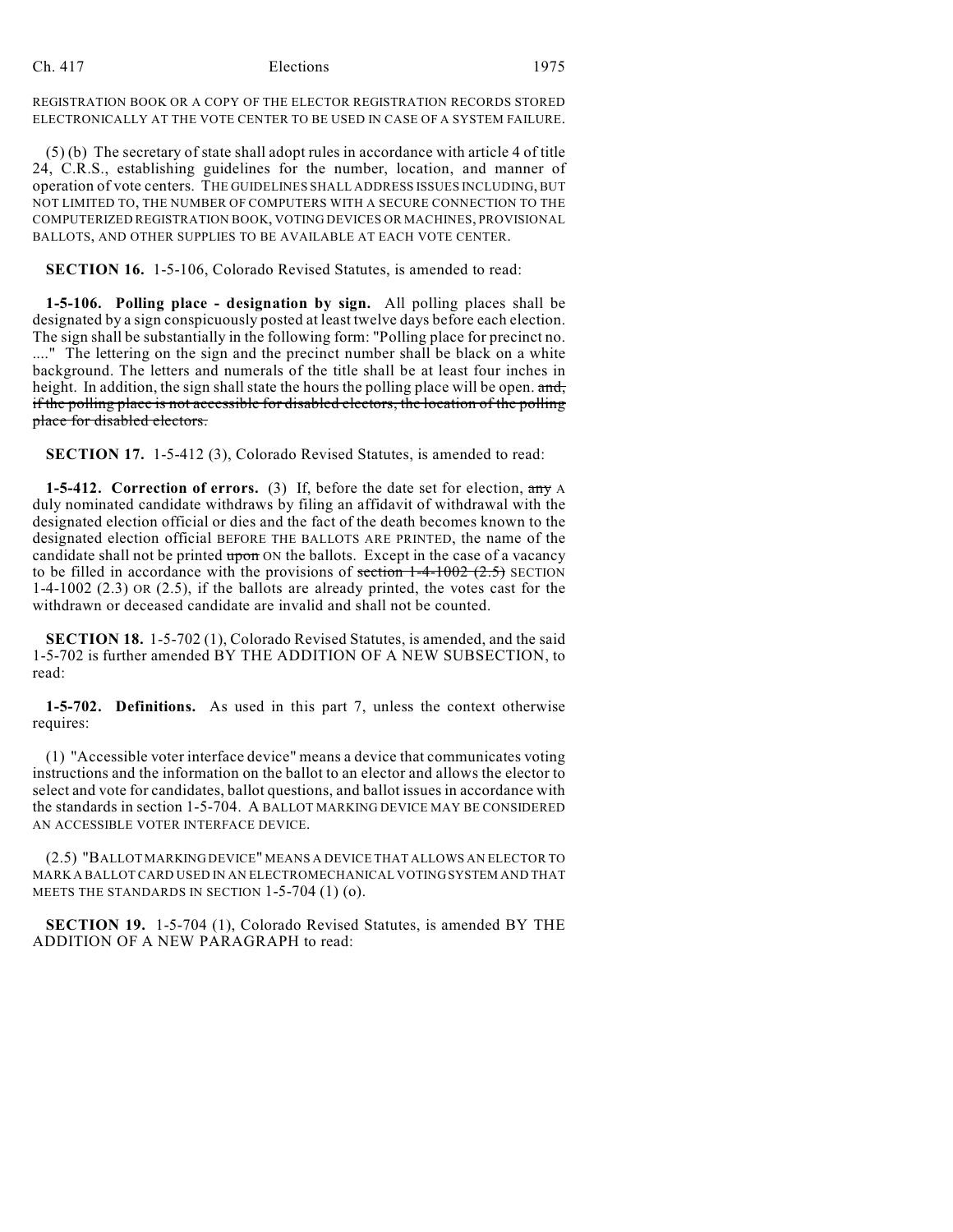**1-5-704. Standards for accessible voting systems.** (1) Notwithstanding any other provision of this article, each voting system certified by the secretary of state for use in local, state, and federal elections shall have the capability to accept accessible voter interface devices in the voting system configuration to allow the voting system to meet the following minimum standards:

(o) BALLOT MARKING DEVICES SHALL MEET THE FOLLOWING STANDARDS:

(I) THE ELECTOR SHALL BE ABLE SIMULTANEOUSLY TO VIEW BALLOT CHOICES ON A HIGH-RESOLUTION VISUAL DISPLAY AND TO LISTEN TO BALLOT CHOICES WITH HEADPHONES.

(II) THE ELECTOR SHALL BE ABLE TO LISTEN TO BALLOT CHOICES IN COMPLETE PRIVACY AND TO TURN OFF THE VISUAL DISPLAY.

(III) THE BALLOT MARKING DEVICE SHALL HAVE MULTIPLE OUTPUT CONNECTIONS TO ACCOMMODATE VARIOUS HEADSETS SO THAT THE ELECTOR IS ABLE TO USE THE HEADSET PROVIDED WITH THE BALLOT MARKING DEVICE OR HIS OR HER OWN HEADSET.

(IV) THE ELECTOR SHALL BE ABLE TO MARK THE BALLOT CARD IN COMPLETE INDEPENDENCE AND IN ACCORDANCE WITH FEDERAL AND STATE LAW ON MANDATORY ACCESSIBILITY FOR PERSONS WITH DISABILITIES.

(V) THE BALLOT MARKING DEVICE SHALL ALLOW A BLIND OR VISUALLY IMPAIRED ELECTOR TO VOTE IN COMPLETE PRIVACY.

(VI) THE BALLOT MARKING DEVICE SHALL HAVE A COMPLETELY INTEGRATED INPUT KEYPAD CONTAINING COMMONLY ACCEPTED VOTER ACCESSIBILITY KEYS WITH BRAILLE MARKINGS.

(VII) THE ELECTOR SHALL BE ABLE TO ENTER BALLOT CHOICES USING AN ASSISTIVE DEVICE, INCLUDING BUT NOT LIMITED TO A SIP AND PUFF DEVICE AND A JELLY SWITCH.

(VIII) THE ELECTOR SHALL BE ABLE TO MAGNIFY THE BALLOT CHOICES ON THE VISUAL DISPLAY AND TO ADJUST THE VOLUME AND SPEED OF THE AUDIO OUTPUT.

(IX) THE BALLOT MARKING DEVICE SHALL HAVE MULTIPLE LANGUAGE CAPABILITY.

(X) THE ELECTOR SHALL HAVE THE OPPORTUNITY TO INPUT A CANDIDATE'S NAME FOR EACH OFFICE THAT ALLOWS A WRITE-IN CANDIDATE AND TO REVIEW THE ELECTOR'S WRITE-IN INPUT, EDIT THAT INPUT, AND CONFIRM THAT THE EDITS MEET THE ELECTOR'S INTENT.

(XI) THE ELECTOR SHALL BE ABLE INDEPENDENTLY TO REVIEW ALL BALLOT CHOICES AND MAKE CORRECTIONS BEFORE THE BALLOT CARD IS MARKED, INCLUDING BY RECEIVING A REPLACEMENT BALLOT IF THE ELECTOR IS OTHERWISE UNABLE TO CHANGE THE BALLOT OR CORRECT AN ERROR.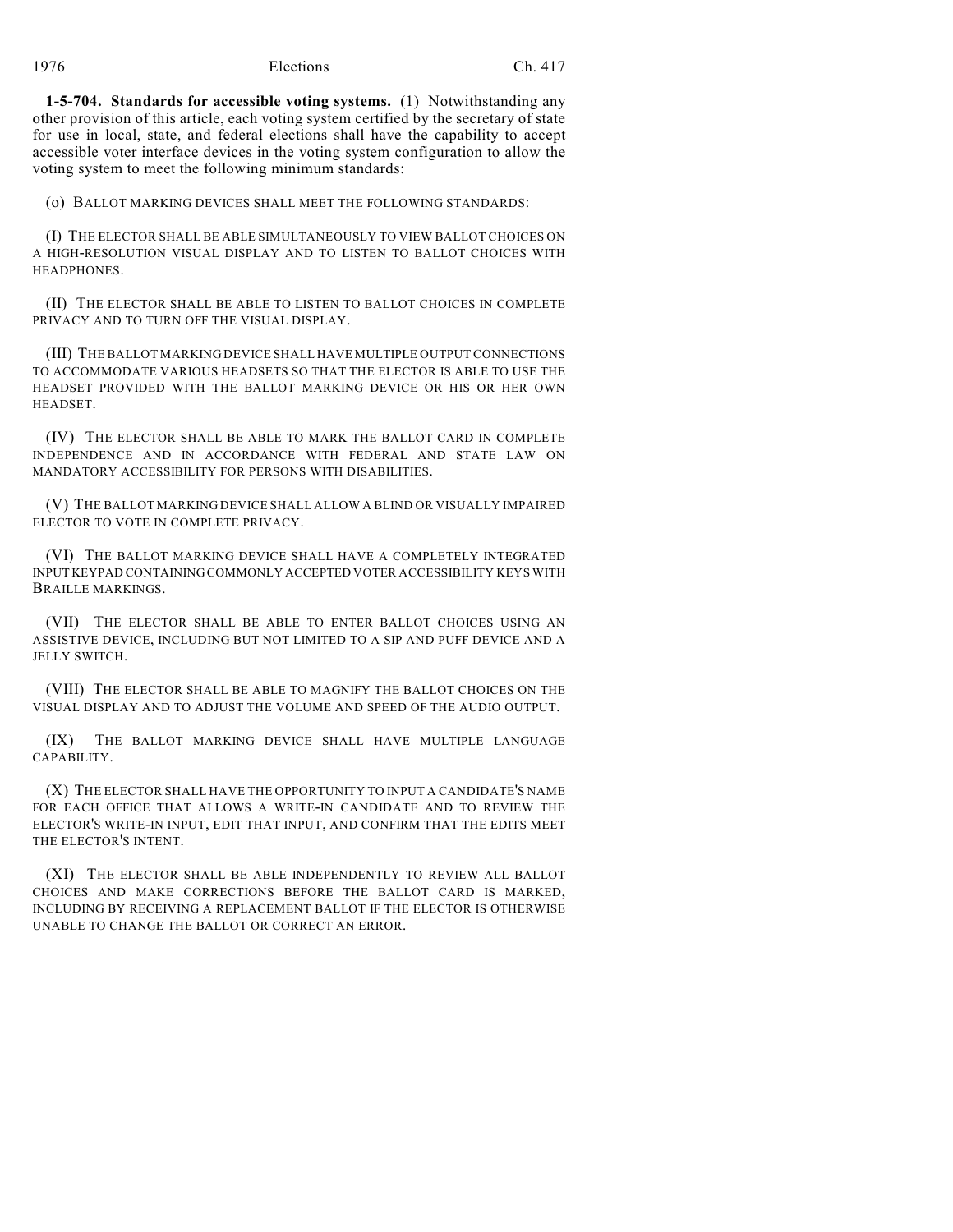(XII) THE ELECTOR SHALL BE ABLE TO VERIFY, VISUALLY OR USING THE AUDIO INTERFACE, THAT THE BALLOT CARD INSERTED INTO THE DEVICE AT THE START OF VOTING IS BLANK AND THAT THE MARKED BALLOT CARD PRODUCED BY THE BALLOT MARKING DEVICE IS MARKED AS THE ELECTOR INTENDED.

(XIII) THE BALLOT MARKING DEVICE SHALL ALERT THE ELECTOR BEFORE THE BALLOT IS MARKED THAT THE ELECTOR HAS MADE AN OVERVOTE, AS DEFINED IN SECTION 1-1-104 (23.4), OR AN UNDERVOTE, AS DEFINED IN SECTION 1-1-104 (49.7), AND ALLOW THE ELECTOR TO MAKE CORRECTIONS.

**SECTION 20.** 1-6-101 (5), Colorado Revised Statutes, is amended to read:

**1-6-101. Definitions - qualifications for election judges - student election judges - legislative declaration.** (5) The county clerk and recorder or the designated election official shall hold a class of instruction concerning the tasks of an election judge and a special school of instruction concerning the task of a supply judge not more than thirty-two FORTY-FIVE days prior to each election.

**SECTION 21.** 1-6-111 (6), Colorado Revised Statutes, is amended, and the said 1-6-111 is further amended BY THE ADDITION OF A NEW SUBSECTION, to read:

**1-6-111. Number of election judges.** (6) For any election in which polling places or precincts are combined or vote centers are established in accordance with section 1-5-102.7, the county clerk and recorder or the designated election official may assign one set of election judges to perform the functions for all precincts and polling places so combined or for each vote center. THE NUMBER OF STUDENT ELECTION JUDGES ASSIGNED TO A COMBINED POLLING PLACE OR VOTE CENTER SHALL NOT EXCEED THE NUMBER OF ELECTION JUDGES ASSIGNED TO THE COMBINED POLLING PLACE OR VOTE CENTER WHO ARE NOT STUDENT ELECTION JUDGES.

(8) SUBJECT TO THE REQUIREMENTS OF THIS ARTICLE REGARDING THE NUMBER AND PARTY AFFILIATION OF ELECTION JUDGES, THE COUNTY CLERK AND RECORDER OR DESIGNATED ELECTION OFFICIAL MAY ALLOW AN ELECTION JUDGE TO WORK AT A POLLING PLACE FOR A SHIFT LASTING LESS THAN THE ENTIRE DAY; EXCEPT THAT, AT LEAST TWO JUDGES OF DIFFERENT AFFILIATIONS AT EACH POLLING PLACE SHALL WORK THE ENTIRE DAY.

**SECTION 22.** 1-7-105, Colorado Revised Statutes, is amended to read:

**1-7-105. Watchers at primary elections.** (1) Each political party participating in a primary election shall be entitled to have a watcher in each precinct in the county. The chairperson of the county central committee of each political party shall certify the persons selected as watchers on forms provided by the county clerk and recorder AND SUBMIT THE NAMES OF THE PERSONS SELECTED AS WATCHERS TO THE COUNTY CLERK AND RECORDER. TO THE EXTENT POSSIBLE, THE CHAIRPERSON SHALL SUBMIT THE NAMES BY THE CLOSE OF BUSINESS ON THE FRIDAY IMMEDIATELY PRECEDING THE ELECTION.

(2) In addition, candidates for nomination on the ballot of any political party in a primary election shall be entitled to appoint some person to act on their behalf in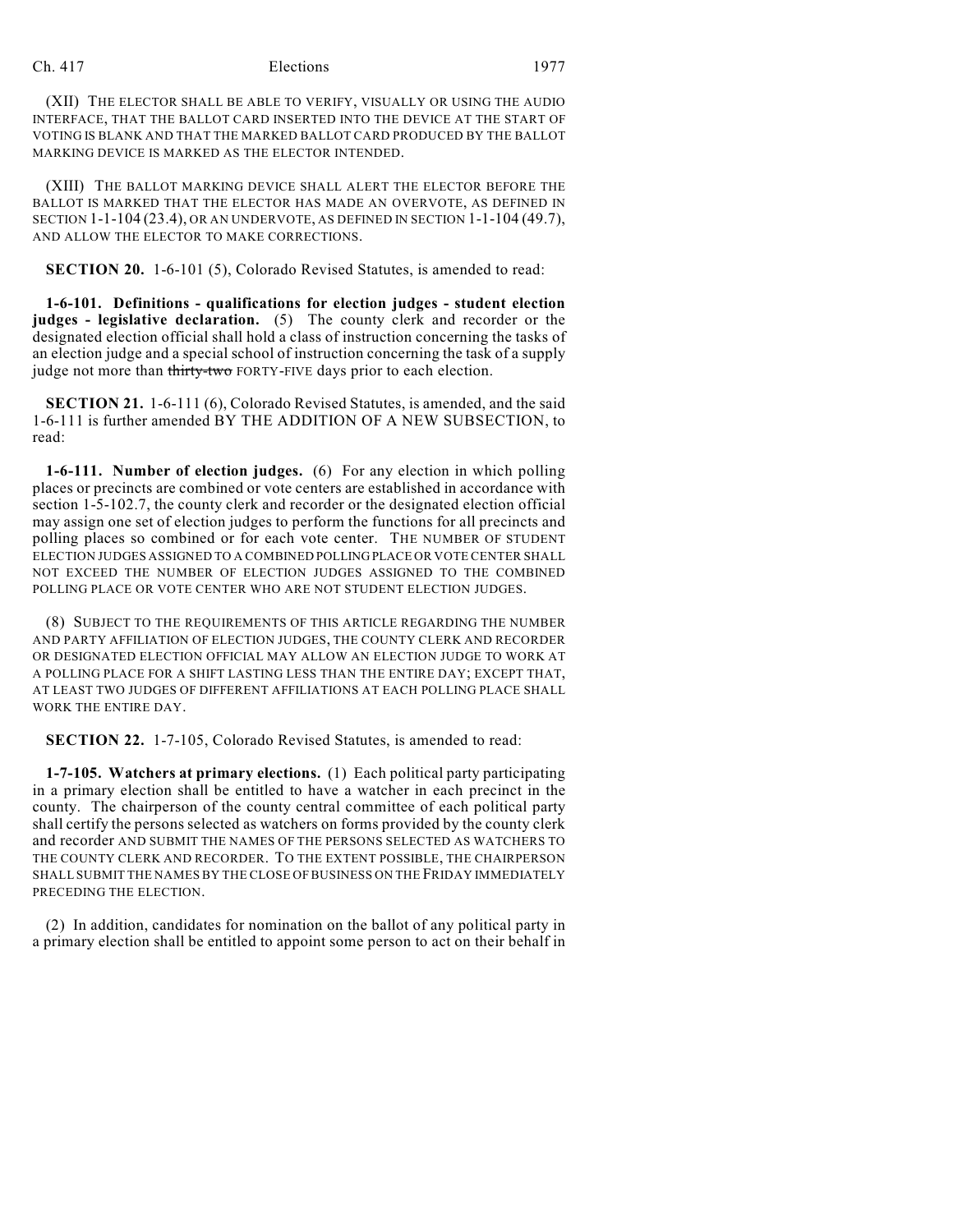every precinct in which they are a candidate. Each candidate shall certify the persons appointed as watchers on forms provided by the county clerk and recorder AND SUBMIT THE NAMES OF THE PERSONS SELECTED AS WATCHERS TO THE COUNTY CLERK AND RECORDER. TO THE EXTENT POSSIBLE, THE CANDIDATE SHALL SUBMIT THE NAMES BY THE CLOSE OF BUSINESS ON THE FRIDAY IMMEDIATELY PRECEDING THE ELECTION.

**SECTION 23.** 1-7-106, Colorado Revised Statutes, is amended to read:

**1-7-106. Watchers at general and congressional vacancy elections.** Each participating political party or issue committee whose candidate or issue is on the ballot, and each unaffiliated and write-in candidate whose name is on the ballot for a general or congressional vacancy election, shall be entitled to have no more than one watcher at any one time in each precinct polling place in the county and at each place where votes are counted in accordance with this article. The chairperson of the county central committee of each major political party, the county chairperson or other authorized official of each minor political party, the issue committee, OR the write-in or unaffiliated candidate shall certify the names of one or more persons selected as watchers on forms provided by the county clerk and recorder AND SUBMIT THE NAMES OF THE PERSONS SELECTED AS WATCHERS TO THE COUNTY CLERK AND RECORDER. TO THE EXTENT POSSIBLE, THE CHAIRPERSON, AUTHORIZED OFFICIAL, ISSUE COMMITTEE, OR CANDIDATE SHALL SUBMIT THE NAMES BY THE CLOSE OF BUSINESS ON THE FRIDAY IMMEDIATELY PRECEDING THE ELECTION. The watchers shall surrender the certificates to the election judges at the time they enter the polling place and are sworn by the judges. This section shall not prevent party candidates or county party officers from visiting polling places to observe the progress of voting in the precincts.

**SECTION 24.** 1-7-107, Colorado Revised Statutes, is amended to read:

**1-7-107. Watchers at nonpartisan elections.** Candidates for office in nonpartisan elections, and proponents and opponents of a ballot issue, are each entitled to appoint one person to act as a watcher in every polling place in which they are a candidate or in which the issue is on the ballot. The candidates or proponents and opponents shall certify the names of persons so appointed to the designated election official on forms provided by the official AND SUBMIT THE NAMES OF THE PERSONS SELECTED AS WATCHERS TO THE COUNTY CLERK AND RECORDER. TO THE EXTENT POSSIBLE, THE CANDIDATE, PROPONENT, OR OPPONENT SHALL SUBMIT THE NAMES BY THE CLOSE OF BUSINESS ON THE FRIDAY IMMEDIATELY PRECEDING THE ELECTION.

**SECTION 25.** 1-7-110 (1) and (2), Colorado Revised Statutes, are amended to read:

**1-7-110. Preparing to vote.** (1) Except as provided in subsection (4) of this section, any AN eligible elector desiring to vote shall show his or her identification as defined in section 1-1-104 (19.5), write his or her name and address on the signature card, and give the signature card to one of the election judges. who shall clearly and audibly announce the name in a loud and distinct tone of voice. An eligible elector who is unable to write may request assistance from one of the election judges, who shall also sign the signature card and witness the eligible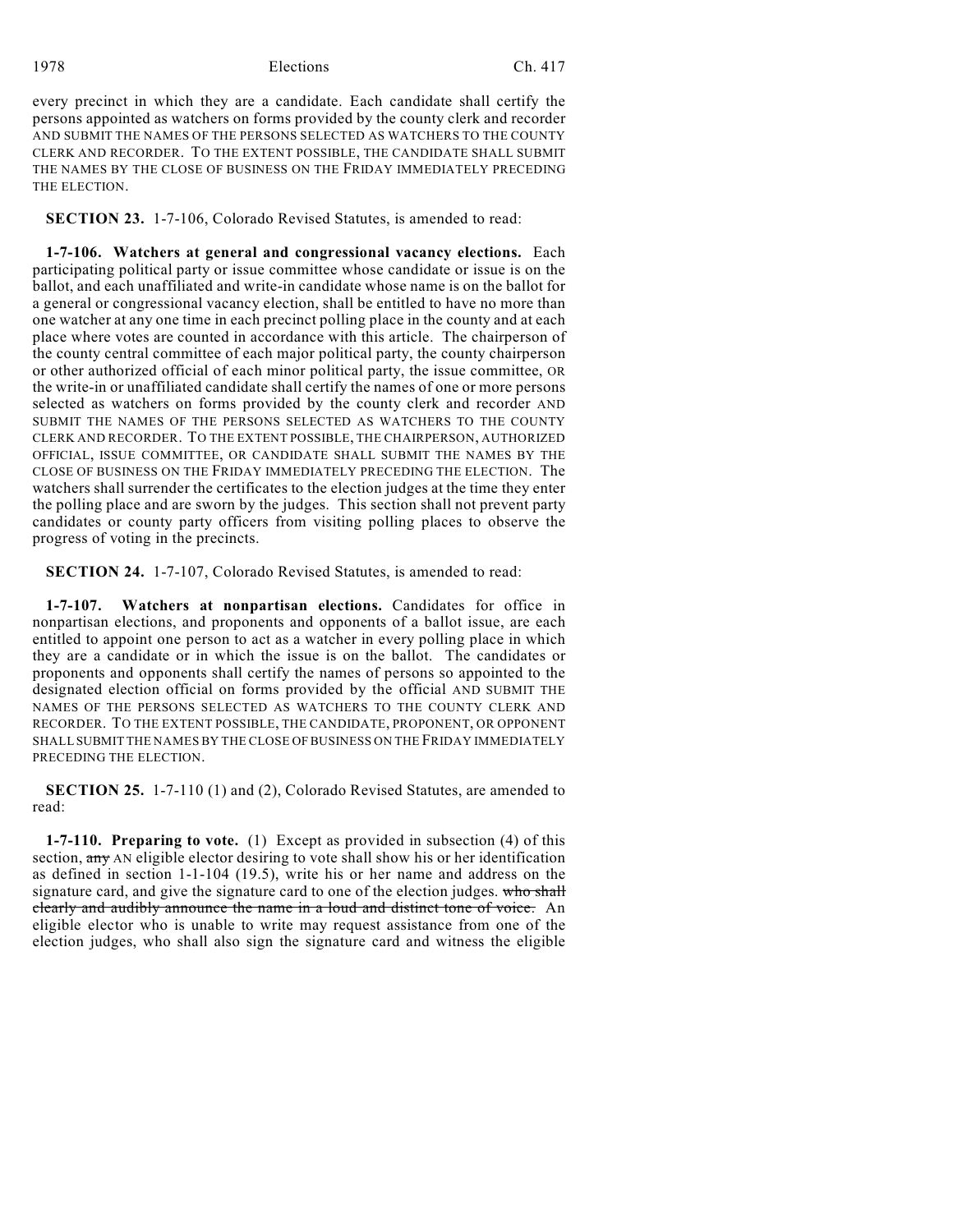elector's mark. The signature card shall provide: "I, ....................., who reside at ....................., am an eligible elector of this precinct or district and desire to vote at this ..................... election.

Date ......................."

(2) If the eligible elector shows HIS OR HER identification within the meaning of section 1-1-104 (19.5) and the elector's name is found on the registration list or, where applicable, the property owner's list by the election judge in charge, the elector's name shall be repeated. The judge in charge of the pollbook or list shall then enter the eligible elector's name, and the eligible elector shall be allowed to enter the immediate voting area. Besides the election officials, no more than four electors more than the number of voting booths shall be allowed within the immediate voting area at one time.

**SECTION 26.** 1-7-115, Colorado Revised Statutes, is amended to read:

**1-7-115. Time in voting area.** Eligible electors shall cast their ballots without undue delay and shall leave the immediate voting area as soon as voting is complete. No AN eligible elector shall be allowed to occupy NOT ENTER a voting booth already occupied by another nor to remain within the immediate voting area more than ten minutes, nor to ELIGIBLE ELECTOR. AN ELIGIBLE ELECTOR SHALL NOT occupy a voting booth for more LONGER than ten minutes THE TIME DETERMINED BY THE SECRETARY OF STATE BY RULE if all the booths are in use and other eligible electors are waiting to  $\alpha$  use them. No eligible elector whose name has been entered on the pollbook shall be allowed to reenter the immediate voting area during the election, except an election judge.

**SECTION 27.** 1-7-503, Colorado Revised Statutes, is amended BY THE ADDITION OF A NEW SUBSECTION to read:

**1-7-503. Manner of voting.** (4) NOTWITHSTANDING ANY PROVISION OF SUBSECTION (1) OR (2) OF THIS SECTION TO THE CONTRARY, AT A POLLING PLACE AT WHICH A BALLOT MARKING DEVICE, AS DEFINED IN SECTION 1-5-702 (2.5), IS AVAILABLE FOR ACCESSIBLE VOTING, THE ELECTION JUDGE IN CHARGE OF THE BALLOT BOX SHALL DEPOSIT EVERY ELECTOR'S BALLOT CARD IN THE BALLOT BOX.

**SECTION 28.** 1-7-514 (1) (a) (I), (1) (a) (III), (2) (c), and (3), Colorado Revised Statutes, are amended to read:

**1-7-514. Random audit.** (1) (a) (I) Following each primary, general, coordinated, or congressional district vacancy election, the secretary of state shall publicly initiate a manual random audit to be conducted by each county. and UNLESS THE SECRETARY APPROVES AN ALTERNATIVE METHOD FOR A PARTICULAR COUNTY THAT IS BASED ON A PROVEN STATISTICAL SAMPLING PLAN AND WILL ACHIEVE A HIGHER LEVEL OF STATISTICAL CONFIDENCE, THE SECRETARY shall randomly select not less than one FIVE percent of the voting devices used in each county TO BE AUDITED; except that, where a central count voting device is in use in the county, the rules promulgated by the secretary pursuant to subsection (5) of this section shall require an audit of a specified percentage of ballots counted within the county.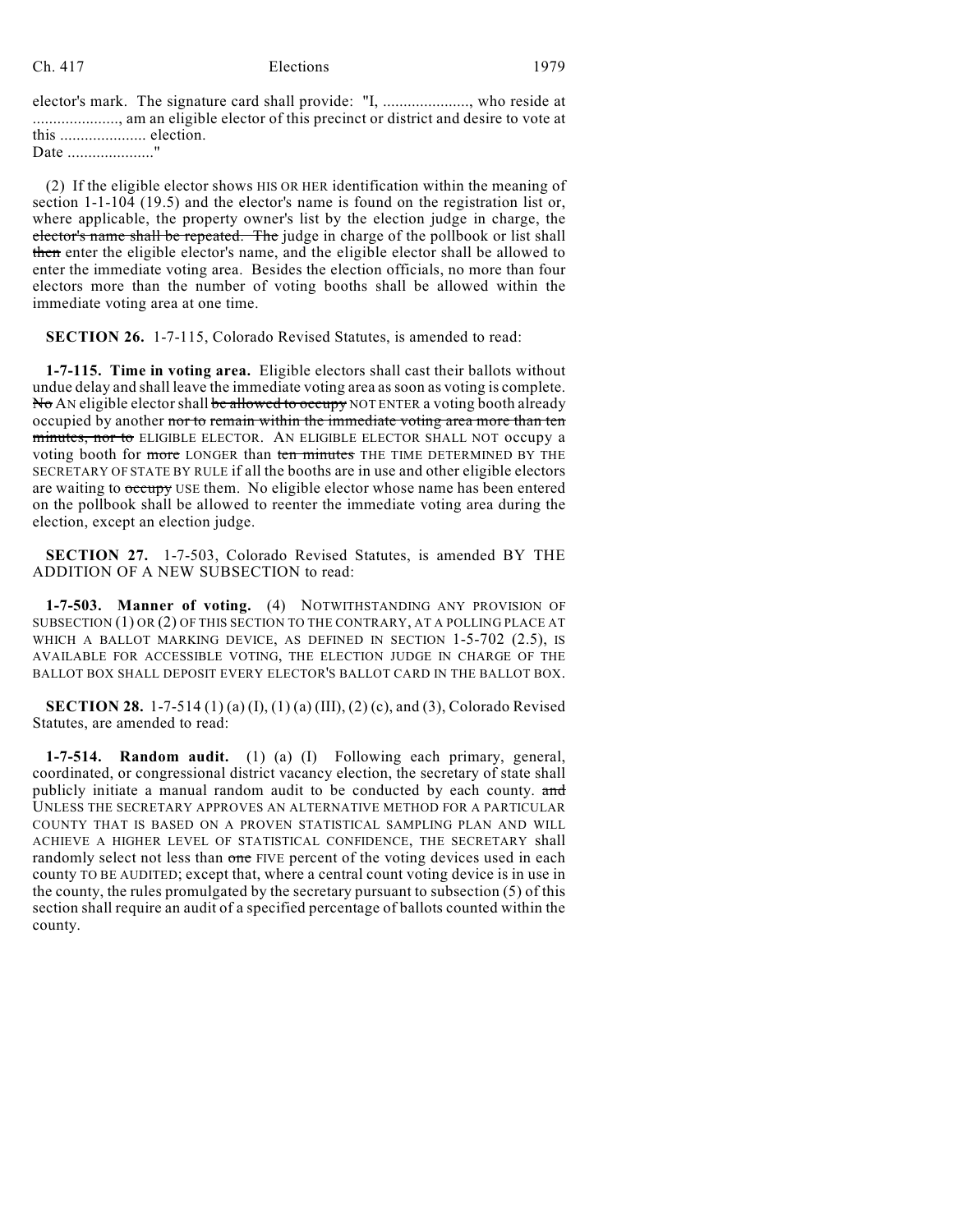(III) For an election taking place in a county on or after the date the county has satisfied the requirements of section 1-5-802, the audit shall be conducted for the purpose of comparing the manual tallies of the voter-verified paper records produced or employed by each voting device selected for such audit with the corresponding ballot tallies recorded directly by each such device IN THE ORIGINAL ELECTION TALLY.

(2) (c) The CANVASS BOARD AND THE county clerk and recorder shall promptly report to the secretary of state the A DESCRIPTION OF THE AUDIT PROCESS UNDERTAKEN, INCLUDING ANY INITIAL, INTERIM, AND FINAL results of any completed audit or investigation conducted pursuant to paragraph (a) or (b) of this subsection (2).

(3) The secretary of state shall post the results REPORTS of any completed audit or investigation conducted RECEIVED pursuant to the requirements PARAGRAPH (c) of subsection (2) of this section on the official website of the department of state not later than twenty-four hours after receiving the results of the completed audit or investigation. The clerk and recorder of the affected county may timely post the results of the completed audit or investigation on the official website of the county. The secretary shall publish once in a newspaper of general circulation throughout the state notification to the public that the results have been posted on the department's website.

**SECTION 29.** 1-7-514 (5), Colorado Revised Statutes, is amended BY THE ADDITION OF A NEW PARAGRAPH to read:

**1-7-514. Random audit.** (5) The secretary of state shall promulgate such rules, in accordance with article 4 of title 24, C.R.S., as may be necessary to administer and enforce any requirement of this section, including any rules necessary to provide guidance to the counties in conducting any audit required by this section. The rules shall account for:

(d) AN AUDIT OF THE VOTING ON EACH OFFICE, BALLOT ISSUE, AND BALLOT QUESTION IN THE ELECTION.

**SECTION 30.** 1-7-601 (1), Colorado Revised Statutes, is amended, and the said 1-7-601 is further amended BY THE ADDITION OF A NEW SUBSECTION, to read:

**1-7-601. Judges' certificate and statement.** (1) As soon as all the votes have been read and counted, either at the precincts or at the electronic balloting counting centers, the election judges shall make a certificate for each precinct, stating the name of each candidate, the office for which that candidate received votes, and stating the number of votes each candidate received. The number shall be expressed in words at full length and in numerical figures. The entry shall be made, as nearly as circumstances will permit, in the following form:

"At an election held ...................., in precinct ......, in the county of .................... and state of Colorado, on the .................... day of .................... in the year ......, the following named candidates received the number of votes annexed to their respective names for the following described offices: Total number of ballots or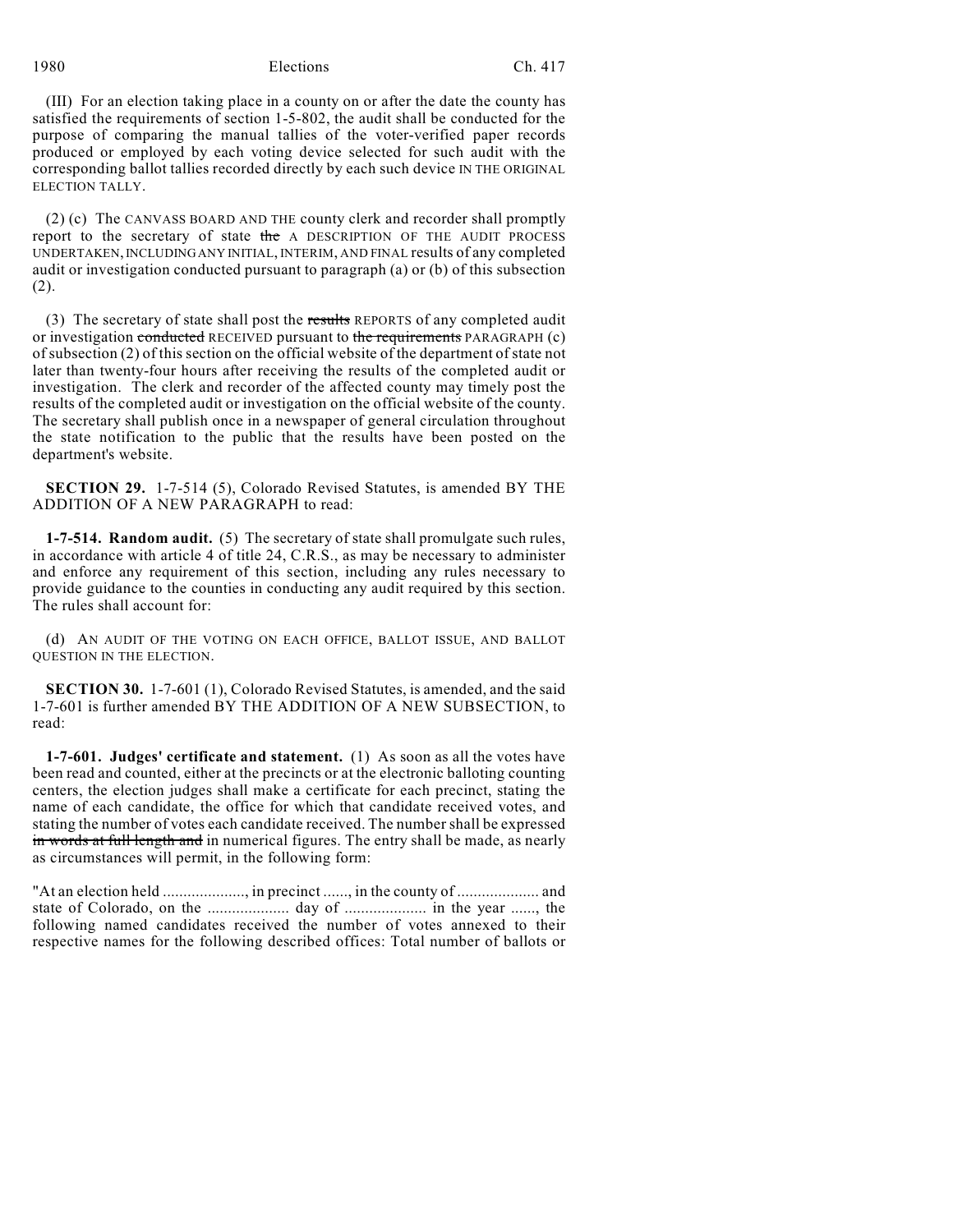votes cast was ..... A.B. and E.F. had seventy-two (72) 72 votes for governor and lieutenant governor; C.D. and G.H. had sixty-nine (69) 69 votes for governor and lieutenant governor; J.K. had sixty-eight (68) 68 votes for representative in congress; L.M. had seventy (70) 70 votes for representative in congress; N.O. had seventy-two  $(72)$  72 votes for state representative; P.Q. had seventy-one  $(71)$  71 votes for state representative; R.S. had eighty-four (84) 84 votes for sheriff; T.W. had  $sixty(60)$  60 votes for sheriff; (and the same manner for any other persons voted for).

Certified by us:

A.B. ) C.D. ) Election Judges"

E.F. )

(1.5) IN ADDITION TO THE INFORMATION REQUIRED BY SUBSECTION (1) OF THIS SECTION, THE CERTIFICATE PREPARED BY THE ELECTION JUDGES FOR EACH PRECINCT SHALL STATE THE BALLOT TITLE AND SUBMISSION CLAUSE OF ANY BALLOT ISSUE OR BALLOT QUESTION VOTED UPON IN THE ELECTION AND THE NUMBER OF VOTES COUNTED FOR AND AGAINST THE BALLOT ISSUE OR BALLOT QUESTION.

**SECTION 31.** 1-7.5-107 (6), Colorado Revised Statutes, is amended to read:

**1-7.5-107. Procedures for conducting mail ballot election - first-time voters casting a mail ballot after having registered by mail to vote.** (6) All deposited ballots shall be counted as provided in this article and by rules promulgated by the secretary of state. A mail ballot shall be valid and counted only if it is returned in the return envelope, the self-affirmation on the return envelope is signed and completed by the eligible elector to whom the ballot was issued, and the information on the return envelope is verified in accordance with subsection (5) of this section. Mail ballots shall be counted in the same manner provided by section 1-7-307 for counting paper ballots or section 1-7-507 for counting electronic ballots. If the election official determines that an eligible elector to whom a replacement ballot has been issued has voted more than once, the official shall not count any ballot cast by the elector THE FIRST BALLOT RETURNED BY THE ELECTOR SHALL BE CONSIDERED THE ELECTOR'S OFFICIAL BALLOT. Rejected ballots shall be handled in the same manner as provided in section 1-8-310.

**SECTION 32.** 1-12-108 (6) (a) and (6) (b), Colorado Revised Statutes, are amended to read:

**1-12-108. Petition requirements.** (6) (a)  $\theta$ mly an eligible elector may NO PERSON SHALL circulate a recall petition UNLESS THE PERSON IS A RESIDENT OF THE STATE, A CITIZEN OF THE UNITED STATES, AND AT LEAST EIGHTEEN YEARS OF AGE.

(b) To each petition section shall be attached a signed, notarized, and dated affidavit executed by the eligible elector PERSON who circulated the petition section, which shall include: The affiant's printed name, the address at which the affiant resides, including the street name and number, the city or town, the county, and the date of signature; a statement that the affiant was an eligible elector A RESIDENT OF THE STATE, A CITIZEN OF THE UNITED STATES, AND AT LEAST EIGHTEEN YEARS OF AGE at the time the section of the petition was circulated and signed by the listed electors; a statement that the affiant circulated the section of the petition; a statement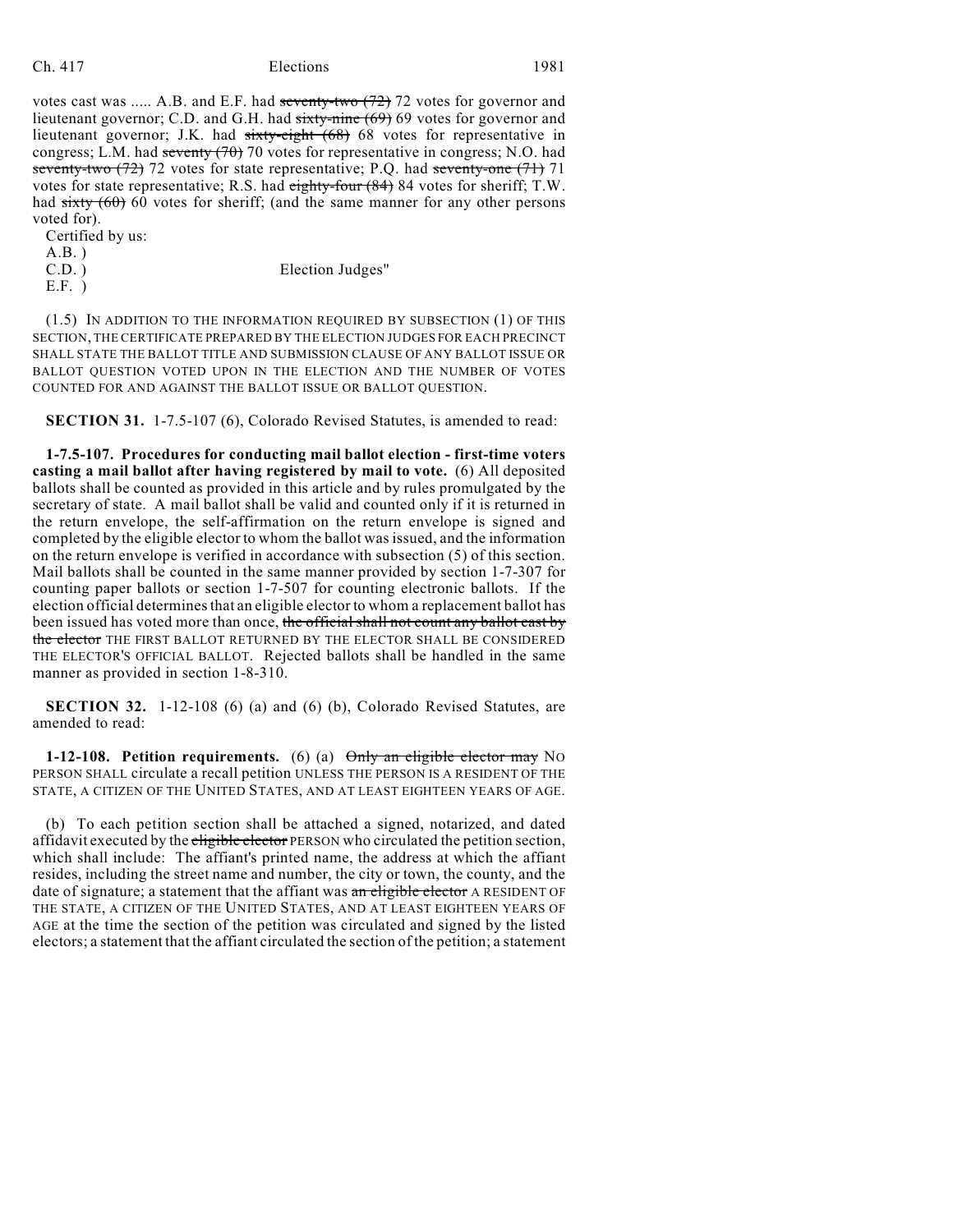that each signature on the petition section is the signature of the person whose name it purports to be; a statement that to the best of the affiant's knowledge and belief each of the persons signing the petition section was, at the time of signing, an eligible elector; and a statement that the affiant has not paid or will not in the future pay and that the affiant believes that no other person has paid or will pay, directly or indirectly, any money or other thing of value to any signer for the purpose of inducing or causing the signer to sign the petition.

**SECTION 33.** 1-13-708, Colorado Revised Statutes, is amended to read:

**1-13-708. Tampering with voting equipment.** Any person who tampers with any electronic or electromechanical voting equipment before, during, or after any election provided by law with intent to change the tabulation of votes thereon to reflect other than an accurate accounting is guilty of a CLASS 1 misdemeanor and, upon conviction thereof, shall be punished as provided in section  $1-13-111$  SECTION 18-1.3-501, C.R.S.

**SECTION 34.** 1-40-111 (2), Colorado Revised Statutes, is amended to read:

**1-40-111. Signatures - affidavits.** (2) To each petition section shall be attached a signed, notarized, and dated affidavit executed by the registered elector PERSON who circulated the petition section, which shall include his or her printed name, the address at which he or she resides, including the street name and number, the city or town, the county, and the date he or she signed the affidavit; that he or she has read and understands the laws governing the circulation of petitions; that he or she was a registered elector RESIDENT OF THE STATE, A CITIZEN OF THE UNITED STATES, AND AT LEAST EIGHTEEN YEARS OF AGE at the time the section of the petition was circulated and signed by the listed electors; that he or she circulated the section of the petition; that each signature thereon was affixed in the circulator's presence; that each signature thereon is the signature of the person whose name it purports to be; that to the best of the circulator's knowledge and belief each of the persons signing the petition section was, at the time of signing, a registered elector; and that he or she has not paid or will not in the future pay and that he or she believes that no other person has paid or will pay, directly or indirectly, any money or other thing of value to any signer for the purpose of inducing or causing such signer to affix his or her signature to the petition. The secretary of state shall not accept for filing any section of a petition that does not have attached thereto the notarized affidavit required by this section. Any signature added to a section of a petition after the affidavit has been executed shall be invalid.

**SECTION 35.** 1-40-112, Colorado Revised Statutes, is amended to read:

**1-40-112. Circulators - requirements.** (1) No section of PERSON SHALL CIRCULATE a petition for any AN initiative or referendum measure shall be circulated by any UNLESS THE person who is not a registered elector RESIDENT OF THE STATE, A CITIZEN OF THE UNITED STATES, and at least eighteen years of age at the time the section PETITION is circulated.

(2) (a)  $\overrightarrow{All}$  circulators A CIRCULATOR who are IS not to be paid for circulating petitions A PETITION concerning A ballot issues ISSUE shall display an identification badge that includes the words "VOLUNTEER CIRCULATOR" in bold-faced type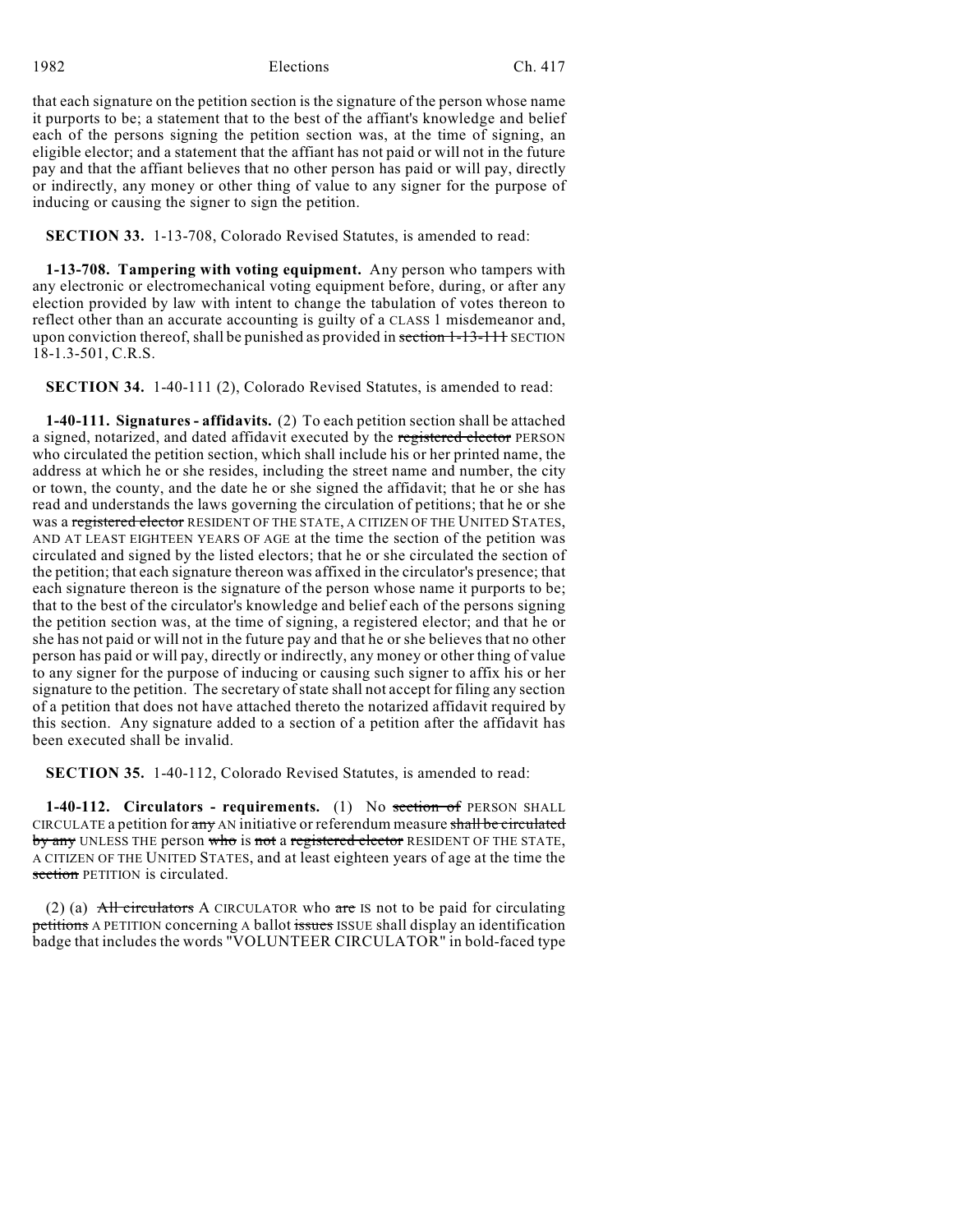which THAT is clearly legible. and the circulator's name.

(b)  $\overrightarrow{AH}$  circulators A CIRCULATOR who are IS to be paid for circulating petitions A PETITION concerning A ballot issues ISSUE shall display an identification badge that includes the words "PAID CIRCULATOR" in bold-faced type which THAT is clearly legible the circulator's name, and the name and telephone number of the individual employing the circulator.

**SECTION 36.** 1-40-121, Colorado Revised Statutes, is amended to read:

**1-40-121. Receiving money to circulate petitions - filing.** (1) The proponents of the petition shall file with the official who receives filings under the "Fair Campaign Practices Act", article 45 of this title, for the election the name, address, and county of voter registration of all circulators who were paid to circulate any section of the petition, the amount paid per signature, and A REPORT STATING the total amount paid to *each circulator* ALL PERSONS WHO WERE PAID TO CIRCULATE A SECTION OF THE PETITION. The filing shall be made at the same time the petition is filed with the secretary of state. Any A payment made to circulators A CIRCULATOR is an expenditure under article 45 of this title.

(2) The proponents of the petition shall sign and file monthly reports with the secretary of state, due ten days after the last day of each month in which petitions are circulated on behalf of the proponents by paid circulators. Monthly reports shall set forth the following:

(a) The names of the proponents;

(b) The name and the residential and business addresses of each of the paid circulators;

(c) The name of the proposed ballot measure for which petitions are being circulated by paid circulators; and

(d) The amount of money paid and owed to each paid circulator for petition circulation during the month in question.

**SECTION 37.** 1-45-109 (2), Colorado Revised Statutes, is amended to read:

**1-45-109. Filing - where to file - timeliness.** (2) (a) Reports required to be filed by this article are timely if received by the appropriate officer not later than the close of business on the due date. Reports may be filed by fax and are timely if received by the appropriate officer not later than the close of business on the due date only if an original of the report is received by the appropriate officer within seven days of the due date.

(b) A PERSON UPON WHOM A PENALTY HAS BEEN IMPOSED FOR FAILURE TO FILE A STATEMENT OR OTHER INFORMATION REQUIRED TO BE FILED PURSUANT TO SECTION 5, 6, OR 7 OF ARTICLE XXVIII OF THE STATE CONSTITUTION OR SECTION 1-45-108, THIS SECTION, OR SECTION 1-45-110 BY THE DUE DATE MAY APPEAL THE PENALTY BY FILING A WRITTEN APPEAL WITH THE APPROPRIATE OFFICER NO LATER THAN THIRTY DAYS AFTER THE DATE ON WHICH NOTIFICATION OF THE IMPOSITION OF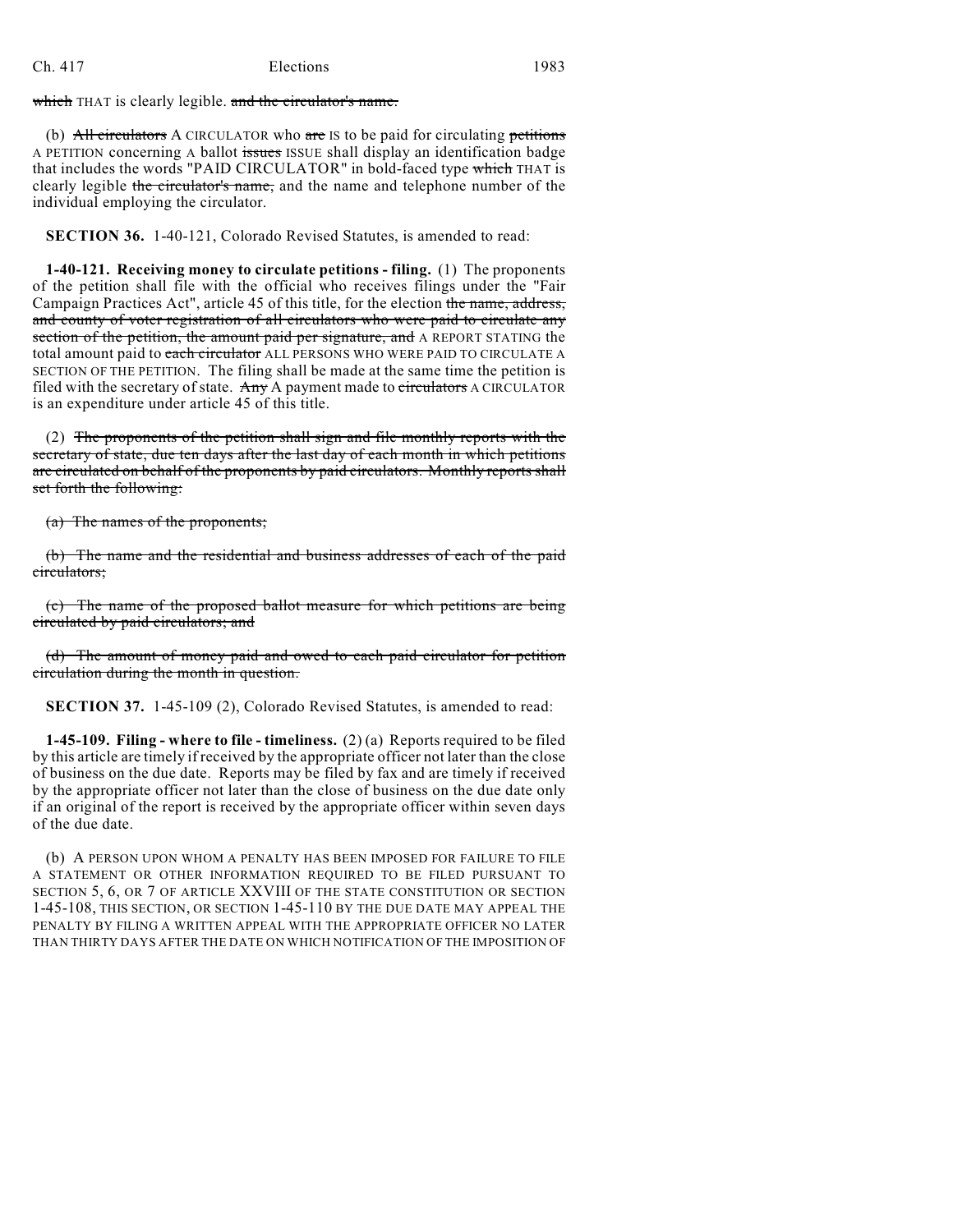THE PENALTY WAS MAILED TO THE PERSON'S LAST-KNOWN ADDRESS. UPON RECEIPT OF AN APPEAL PURSUANT TO THIS PARAGRAPH (b), THE APPROPRIATE OFFICER SHALL SET ASIDE OR REDUCE THE PENALTY UPON A SHOWING OF GOOD CAUSE.

**SECTION 38.** 22-31-104 (3), Colorado Revised Statutes, is amended to read:

**22-31-104. Regular biennial school election.** (3) Beginning with the regular biennial school election held in November of 1993, School district directors elected shall serve until their successors are elected and qualified. The A director shall take office no later than fifteen days following the date on which the school district receives the official abstract of votes pursuant to section 1-10-203 SECTION 1-10-102, C.R.S.

**SECTION 39.** 22-32-104 (1), Colorado Revised Statutes, is amended to read:

**22-32-104. Organization of board of education.** (1) Within fifteen days after a school district receives the official abstract of votes pursuant to section 1-10-203 SECTION 1-10-102, C.R.S., the incumbent secretary of the school district shall call a special meeting of the board of education of the district for the purpose of selecting officers of the board. At the meeting the incumbent president of the board shall preside until a successor shall have HAS been elected and qualified.

**SECTION 40.** 30-35-904 (3) (d), Colorado Revised Statutes, is amended to read:

**30-35-904. Formation of districts.** (3) (d) To each petition there shall be attached an affidavit of the registered elector PERSON who circulated the petition, which shall state his THE PERSON'S address, that he OR SHE is a registered elector RESIDENT OF THE STATE, A CITIZEN OF THE UNITED STATES, AND AT LEAST EIGHTEEN YEARS OF AGE, that each signature thereon was affixed in his OR HER presence, that each signature thereon is the signature of the person whose name it purports to be, that to the best of his OR HER knowledge and belief each of the persons signing the petition was at the time of signing a registered elector of the proposed district, that he has neither received nor entered into any contract whereby in the future he will receive any money or thing of value in consideration of or as an inducement to the circulation of such petition by him, and that he OR SHE has not or will not in the future pay any money or thing of value to any signer for the purpose of inducing such THE signer to affix his OR HER signature to such THE petition.

**SECTION 41.** 31-25-115 (1), Colorado Revised Statutes, is amended to read:

**31-25-115. Transfer - abolishment.** (1) Notwithstanding any other provision of this part 1, the governing body of a municipality may designate itself as the authority when originally establishing said authority. A transfer of an existing authority to the governing body may be accomplished only by majority vote at a regular general election.

**SECTION 42. Appropriation.** (1) In addition to any other appropriation, there is hereby appropriated, out of any moneys in the department of state cash fund created in section 24-21-104 (3) (b), Colorado Revised Statutes, not otherwise appropriated, to the department of state, for the fiscal year beginning July 1, 2007, the sum of eighty-two thousand three hundred thirty-two dollars (\$82,332) and 1.0